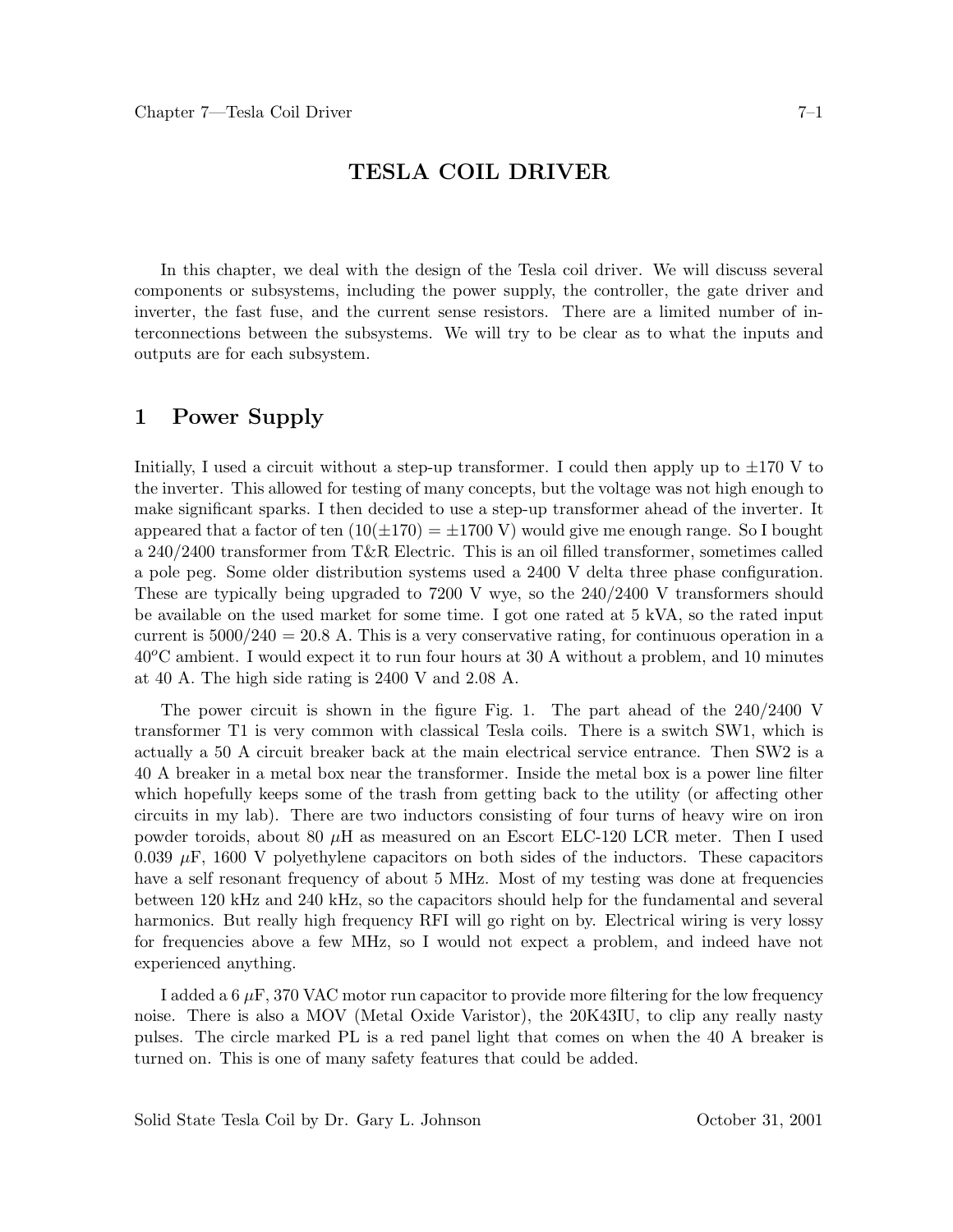

Figure 1: Tesla Coil Power Supply

The transformer output is rectified by a full-wave bridge rectifier made from 6 kV diodes I found in my junk box. The current rating is unknown, but almost certainly inadequate to charge the capacitor bank if full transformer voltage is abruptly supplied to discharged capacitors. The variac is always turned to zero before SW2 is turned off, and is slowly brought to the desired setting after SW2 is turned on.

Current through a rectifier into a capacitor bank tends to be very peaked unless a smoothing inductor is used. I used powdered iron toroids, the Amidon T520-26, with 200 turns of 20 ga enameled wire on each one, for the inductor. One toroid had an inductance of 14 mH. Four in series were used to get a total of 56 mH.

The capacitor bank was formed of 16 electrolytic capacitors rated at 1400 *µ*F and 450 V. Four were placed in series to get a string rated at  $350 \mu$ F and  $1800 \text{ V}$ . Two strings were then paralleled to get a rated capacitor  $C_3$  of 700  $\mu$ F and 1800 V. Two more strings were added to get another capacitor  $C_3$  for the negative supply. The figure shows the measured value of the capacitors, 740  $\mu$ F rather than 700  $\mu$ F.

Finally, resistors  $R_1$  were added to discharge the capacitor bank. These are 35 k $\Omega$ , 100 W resistors, two in series on each side of the supply. At full voltage of  $\pm 1700$  V, the power dissipation on each side is

$$
P = \frac{V^2}{R} = \frac{(1700)^2}{70000} = 41 \text{ W}
$$
 (1)

or about 20 W per resistor. Normally, I do not exceed  $\pm 1200$  V, or a power of about 10 W per resistor. The resistors are mounted at an angle in free air, so air can flow by convection through the interior of the resistors. No evidence of overheating (discoloration, odor, smoke) has been noticed.

The nominal rated voltage difference between *V* – and *V* + is  $2400\sqrt{2} = 3394$  V, or about ±1700 V. It appears the maximum voltage available under load at the inverter output will be somewhat less that this amount, in the range of  $\pm 1500$  to  $\pm 1600$  V. It turns out that  $\pm 1200$ V is adequate to get interesting sparks, so most of my testing is done at that level or below.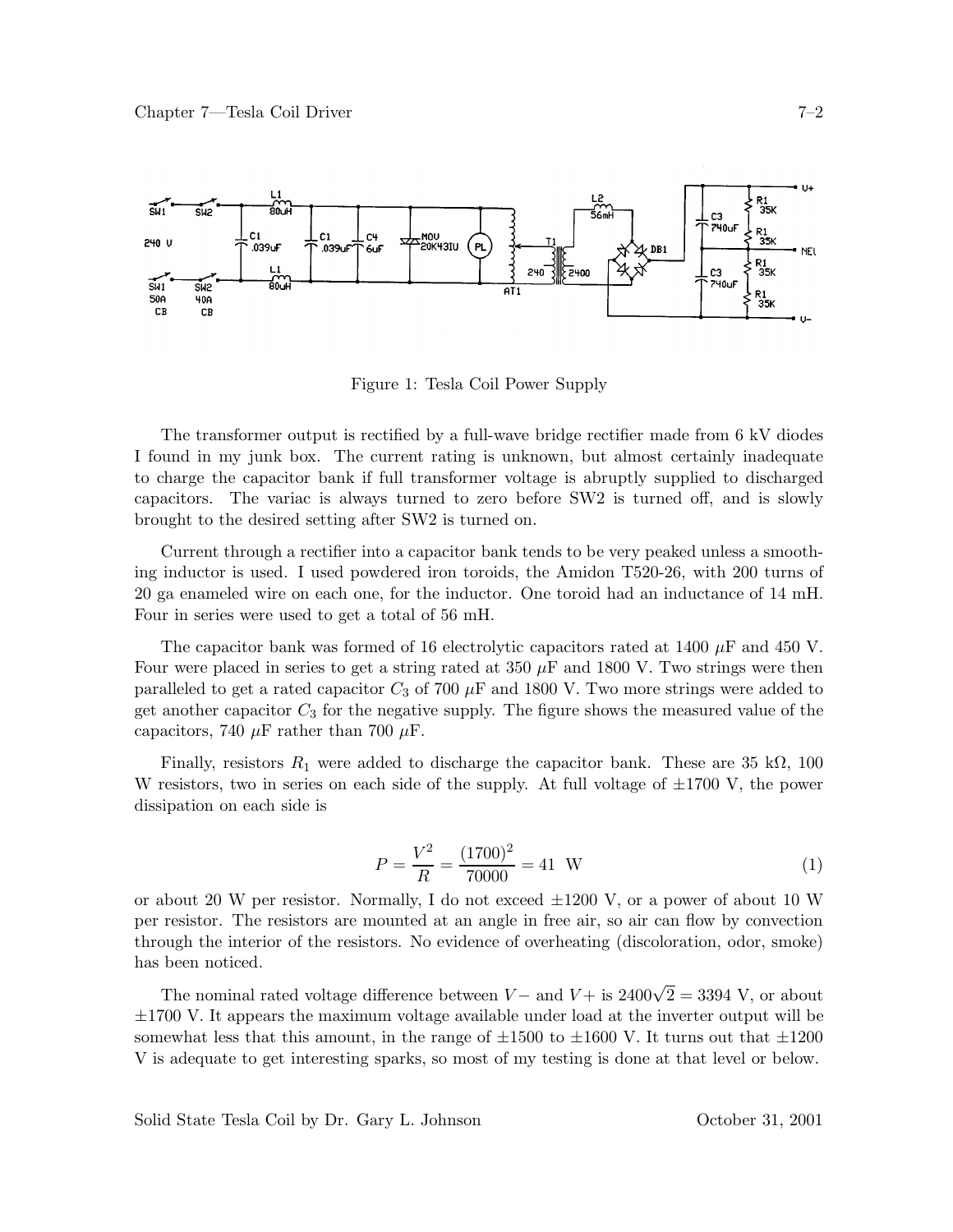Power was run into and out of the capacitor bank with wire made by the Alpha Wire Corporation, No. 1638, 18 ga, with 0.090 inch rubber insulation. There are three wires, one each for  $V +$ ,  $V -$ , and neutral. The transformer provides electrical isolation, so this neutral is not the same as the utility neutral. The neutral is connected to a buried ground plane through a current sense resistor (shown on a later figure) so it is not precisely at ground potential. The neutral must be kept electrically isolated from earth and from any connection that might yield a ground loop.

# **2 Gate Driver And Inverter**

There have been several generations of driver and inverter. One early generation used two power MOSFETs, the IRF450, rated at 500 V and 13 A, in a half bridge configuration. The 240 VAC line and a variac were used to drive the rectifier without a step-up transformer. The maximum rms voltage at the output of the MOSFETs was about 170 V in this configuration. (Note that a square wave of amplitude  $\pm 170$  V has an rms value of 170 V). I could certainly measure input impedance of the Tesla coil under nonspark conditions with this voltage, but could not do much in the way of producing sparks.

A following generation had a 3:1 high frequency autotransformer at the MOSFET output, which raised the voltage to  $3(170) = 510$  V. This allowed me to produce sparks up to 10 inches long. Most of the time, I had to put a small bump on the toroid to get breakout. I could now measure input impedance under sparking conditions, but I did not have enough voltage range to see how impedance varied with voltage. I could not look at spark length as a function of voltage either. The leakage inductance of the autotransformer, only a few  $\mu$ H, also caused some ringing problems with stray capacitances in the circuit.

The last generation is shown in Fig. 2. I needed more voltage (and power) than was readily available with MOSFETs so I decided to try IGBTs (Insulated Gate Bipolar Transistors) in series. There are four Harris HGTG18N120BND IGBTs in series in each leg. These are nominally rated at 1200 V and 18 A. The 1200 V is a rating that we *never* want to exceed. However, the device will switch up to 100 A until losses cause it to overheat. In a Tesla coil application where we operate in single-shot mode or in a low duty cycle, say, 10 ms on and 1 sec off, the device should function with rms currents up to 50 or 60 A. At this writing, the inverter has withstood 30 A rms for short periods without difficulty.

When one string of four IGBTs is on, the other string sees the entire voltage, plus to minus, of the capacitor bank. If we were operating at the capacitor rating of  $\pm$  1700 V, the four IGBTs must withstand  $(2)(1700) = 3400$  V, or 950 V per device. Voltages will never divide evenly, and there will always be some overshoot or ringing due to stray inductance, so this is about the limit of a safe design.

Signals to turn on a string of IGBTs arrive from the controller by way of the fast fuse (which includes the CD4073, a three-input AND gate). The 42  $\Omega$  resistor at the left was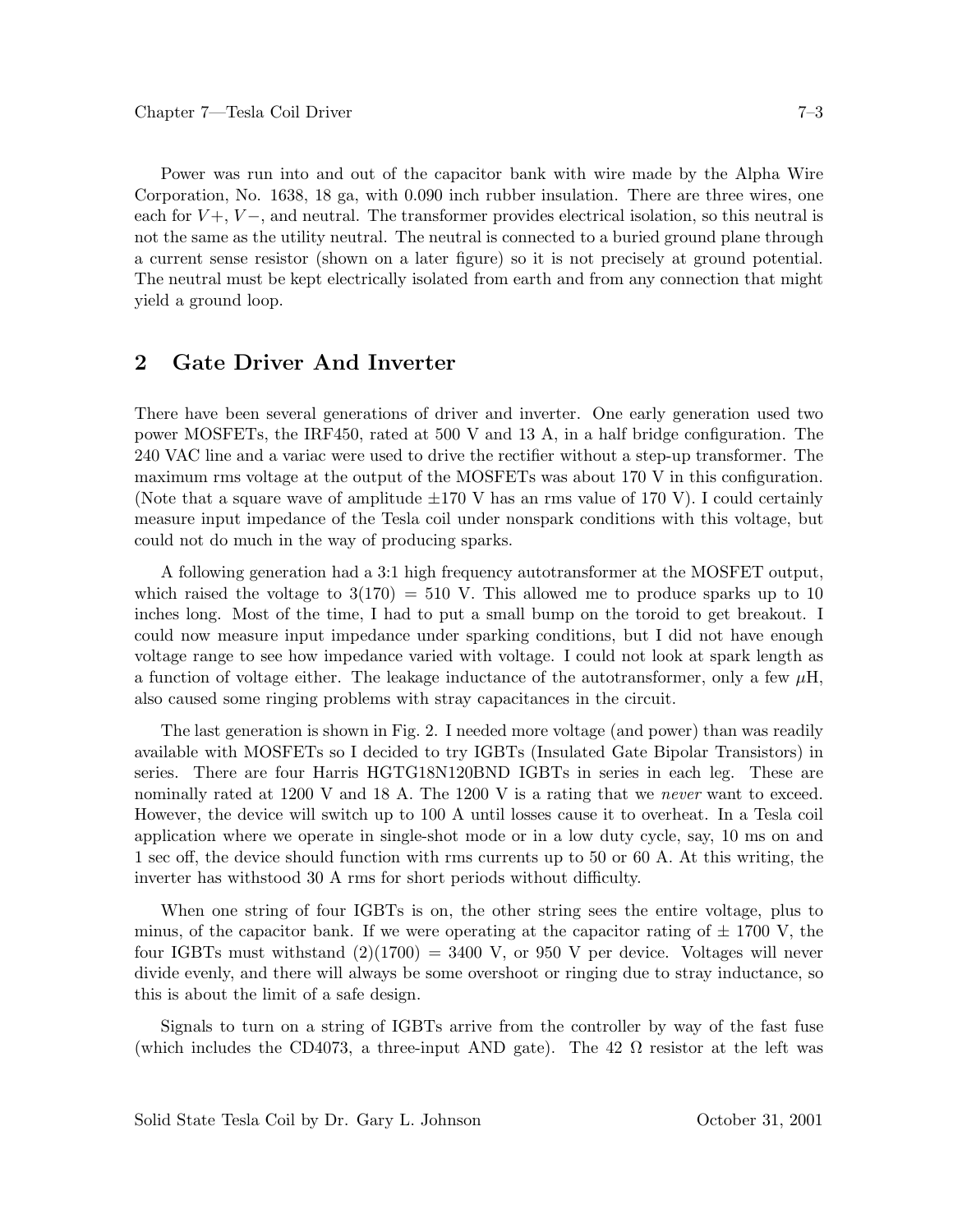selected experimentally to get a fast rise time with minimal overshoot.

There are differences among components which will cause the IGBTs in a string to turn on and off at slightly different times. This causes the voltages to not be shared equally. Even a few ns makes a significant difference. At one time I tried to deal with the turn-on and turn-off times separately. I put 1N4151 diodes across the 1 k $\Omega$  pots to allow all IGBTs to be turned on as fast as possible. The 1 kΩ pots then allowed the turn-off times to be adjusted between IGBTs. I later removed them when I could not see much benefit. Without the diodes, the 1 kΩ pots slow down both the turn-on and turn-off when the resistance is increased.

The 4420 is a non-inverting driver for gates of MOSFETs and IGBTs. It can supply up to 6 A while charging a capacitive load. Each gate is charged through a pulse transformer. I used a ferrite toroid with 5 turns of 20 ga. magnet wire for the primary and 10 turns for the secondary. I ordered the Philips TX22/14/6.4-3F3 (former part number 846XT250-3F3) but I think I received the TX22/14/6.4-3E2A. Most ferrite toroids I have seen have no markings on them whatsoever. You have to keep the toroids in a container with the description. However, Philips coats the different ferrite materials with different colored epoxy paints. The 3F3 material is painted orange while the 3E2A material is painted white, and I got white toroids. The materials are not vastly different, and I suspect either one would work in this application.

The numbers 22, 14, and 6.4 in the part number refer to the outside diameter in mm, the inside diameter, and the height or thickness of the toroid, respectively. The windings need to be physically separated enough to withstand up to 1700 V, so I put the primary on one side of the toroid and the secondary on the other side. The leakage inductance would be smaller if the windings are on top on one another, but then I would need to place additional insulation between windings. This can be a challenge in relatively small toroids, so I opted for air insulation between totally separate windings.

The gate needs at least 10 V to turn on, and 12 to 15 V is better, to assure some noise immunity. The gate voltage should not exceed  $\pm 20$  V on a repetitive basis, and the absolute maximum is  $\pm 30$  V. When the first pulse is applied, the capacitor  $C_7$  is discharged, and its voltage does not change instantaneously. If 15 V is applied to the left capacitor terminal, the right side of the capacitor will also try to have 15 V on it. However, the two back-toback 1N4737 zeners will clamp the voltage at about 8 V. There will then be 7 V across the impedance of the 4420, the resistance of circuit traces, and *C*7. The pulse transformer will put out about double the input voltage or 16 V. If anything else is happening, the bidirection zener, P6KE18, clamps the gate voltage at 18 V.

While current is flowing out the pulse transformer secondary to the IGBT gate and the bidirectional zener, it is also flowing into *C*7. With a pulse train of approximately 50% duty cycle, *C*<sup>7</sup> will charge to 7.5 V after the first few cycles. Once *C*<sup>7</sup> is charged, voltage excursions of  $+15$  to 0 at the 4420 output will be seen as a pulse train of  $\pm 7.5$  V at the pulse transformer input. The gate would then see  $\pm 15$  V. The bidirectional zener and the 1N4737 zeners will not conduct after the first few cycles.

There are many tradeoffs in the gate driver circuit.  $C_7$  and the leakage inductance form a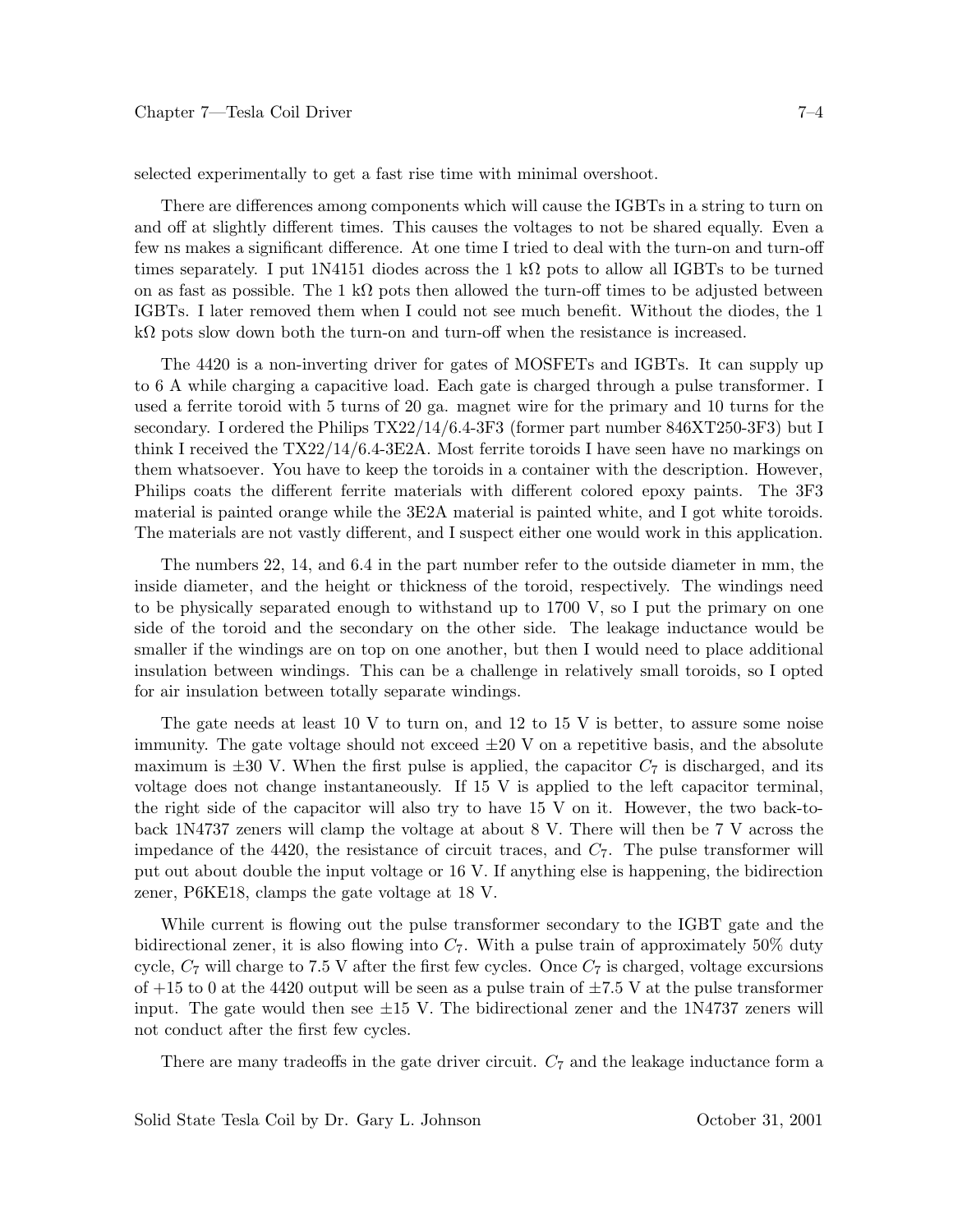resonant circuit which is excited by the first pulse. As energy trades back and forth between *C*<sup>7</sup> and the inductance, the gate voltage can drop below the threshold value, causing the IGBT to try to turn off when it should be on. This effect seems to be helped by keeping the leakage inductance small, that is, by having as few turns as possible on the pulse transformer. On the other hand, the time that a pulse transformer can hold a voltage is proportional to the number of turns, so for low frequency operation, one needs many turns.

One should not use ceramic capacitors for *C*7. Some of them change capacitance value with temperature, and the initial pulse will heat the capacitor enough to cause a thermal resonance in the gate voltage in the 3 to 10 kHz range. A polyethylene capacitor rated at 50 V was much better than a ceramic capacitor.

If it were not for the initial transient, design of the driver would be very straightforward. I could not find a book or paper which discussed the design of this particular configuration. Modeling would be difficult because the current and voltage output of the 4420 under overload conditions the first pulse would be strongly dependent on the exact construction of the printed circuit board. The leakage inductance of the pulse transformer would vary with the specific toroid and also with the hand winding technique. I did tests with various values of  $C_7$  and  $R_9$ , and basically quit when I got something to work. There could easily be much better designs than this one.

Circuit board layout of the drivers and IGBTs is also critical to success. The system needs to be as compact as possible, consistent with adequate heat sinking and voltage separations. The three dimensional aspects are difficult to present in two dimensional drawings, so I will attempt a verbal description. All the components shown in Fig. 2 are mounted on a double sided PC board, approximately 6 by 6 inches. Four IGBTs are mounted along one edge, and their 4420 drivers toward the center. The other drivers are located the other side of center and the other IGBTs on the opposite edge. Drivers and IGBTs are on the ground side of the PC board, with their pins extending through to the trace side. The ground foil is only on the interior of the board, under and around the drivers. The IGBTs are mounted on separate heat sinks and placed on the board where the ground foil has been removed. The heat sinks are finned black aluminum, approximately 1 by 1.6 by 2 inches outside dimensions. There are two pins about an inch apart that go through the board along with the IGBT pins to provide some mechanical stability.

Conventional two-sided board practices are used in the interior of the board. One gets to ground by simply going through a via. The board becomes a single sided board when we get to the outside, where the heat sinks and IGBTs are located. The board itself will easily handle the maximum of  $\pm 1700$  V in this application, but holes through the board could compromise this integrity. So the board in the heat sink region is treated as a surface mount board. Components like *C*7, *R*9, *D*2, and the pulse transformer are soldered to pads on the board rather than placed in holes drilled through the board and then soldered. There are obviously many ways to lay out a board, and all designers have their own preferences, but this particular layout seems like a reasonable approach.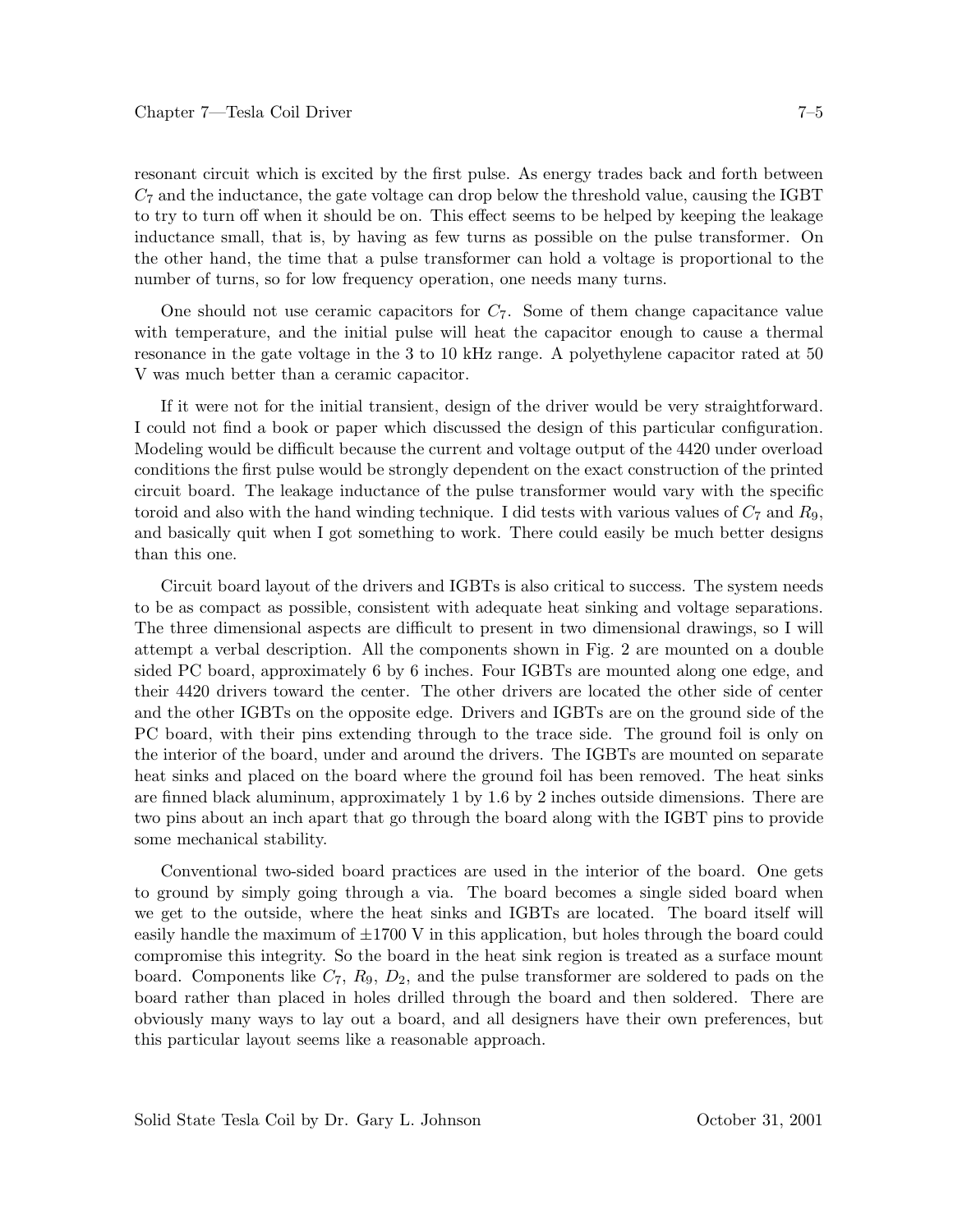The IGBTs are mounted on their heat sinks without an insulating pad. This maximizes the heat transfer, but with the disadvantage that the heat sinks are electrically charged. I think one set of IGBTs was destroyed due to a discharge from a heat sink to the grounded case. I now set the PC board, oriented with heat sinks down, on a 1/16 inch thick layer of polyethylene lying on the bottom of the case.

Next to the MOSFET symbol in Fig. 2 is an upward directed diode. This is built into these particular IGBTs. These diodes are an important part of the circuit. They allow for current to continue flowing after one set of IGBTs turns off and before the other set turns on. They also allow for energy stored in the coil to flow back into the capacitors when the controller is turned off and all gate pulses cease. The waveforms of voltage and current look almost the same after the controller is turned off, except for a 180*<sup>o</sup>* phase shift in voltage. While the gate pulses are applied, power flows from IGBTs to Tesla coil. When pulses are removed, power flows from coil to IGBTs.

During inverter operation, voltages divide across the IGBTs according to the integral capacitances from drain to source. Adding some capacitance helps to swamp out individual differences among IGBTs. The energy stored on these capacitors has to be dumped through the IGBTs when they are turned on, so the capacitors need to be kept small. At one time, I put 270 pF across each IGBT, but eventually removed them, except for the case where one IGBT takes more than its share of voltage. This means that its integral capacitance is smaller than the others. In such a case, the voltage across the IGBT that is taking more than its share can be reduced by adding some capacitance in parallel to that IGBT, say 50 or 100 pF.

A capacitor rating of 1000 V should be adequate. A rating of 1000 V is less than the IGBT rating of 1200 V, however, the capacitors have more derating built in than the IGBTs. The IGBTs will be failing quickly at 1300 V, while 1000 V capacitors would probably survive in this application at 2000 V or more.

Static voltage balance during long off periods is achieved by resistors  $R_{11}$ . Without them, the drain-to-source capacitances will charge to random values from the small (and different) leakage currents of the IGBTs. A 430 k $\Omega$  resistor has a much greater current than the IGBT leakage current, so static voltage balance is quite good. Each resistor carries 1/8 of the total supply voltage during off periods. During inverter operation, each resistor carries 1/4 of the total supply voltage while its IGBT is off, and 0 while its IGBT is on. The power dissipation for a total voltage of 3400 V is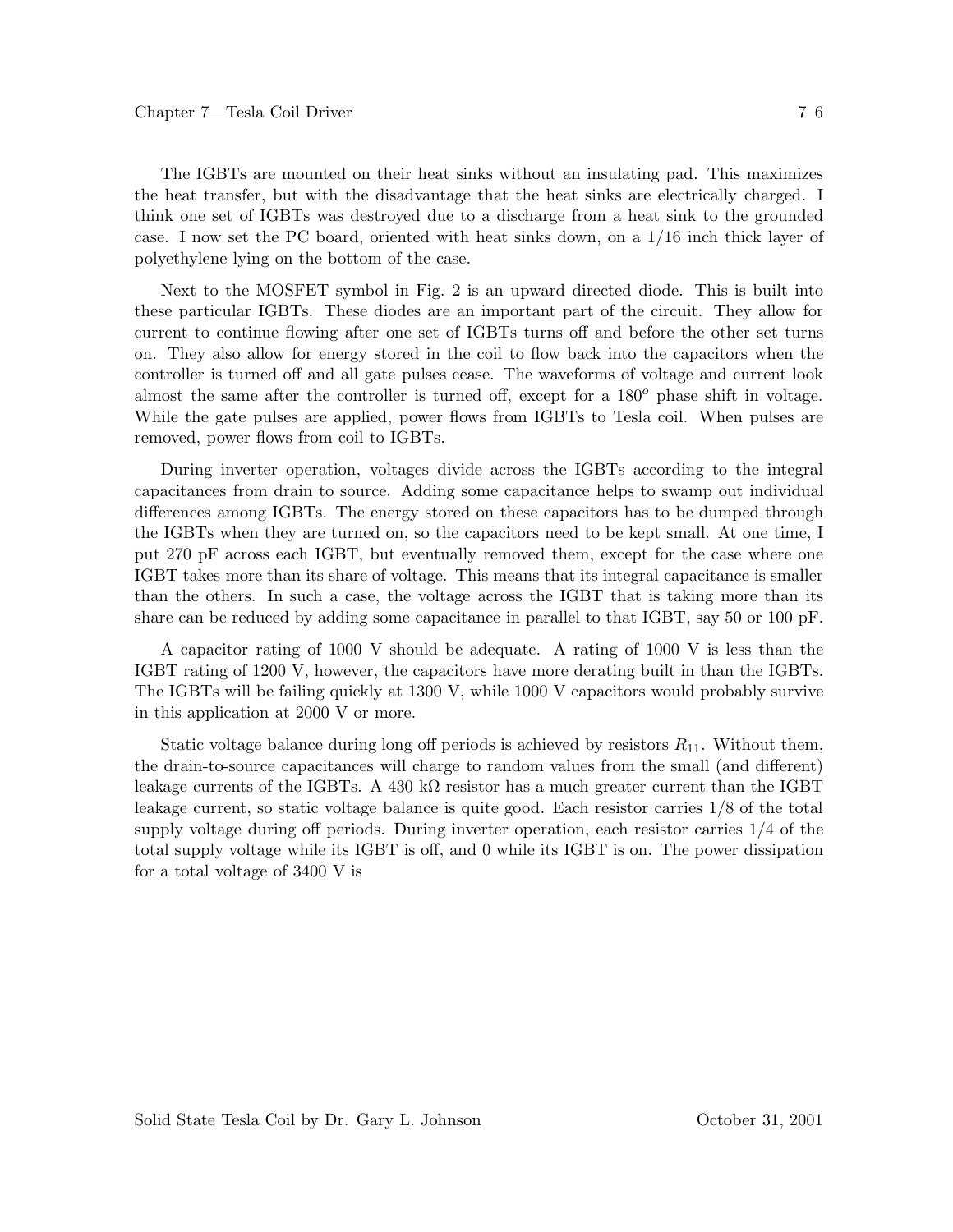

Figure 2: Gate Drive and IGBT Circuit

Solid State Tesla Coil by Dr. Gary L. Johnson October 31, 2001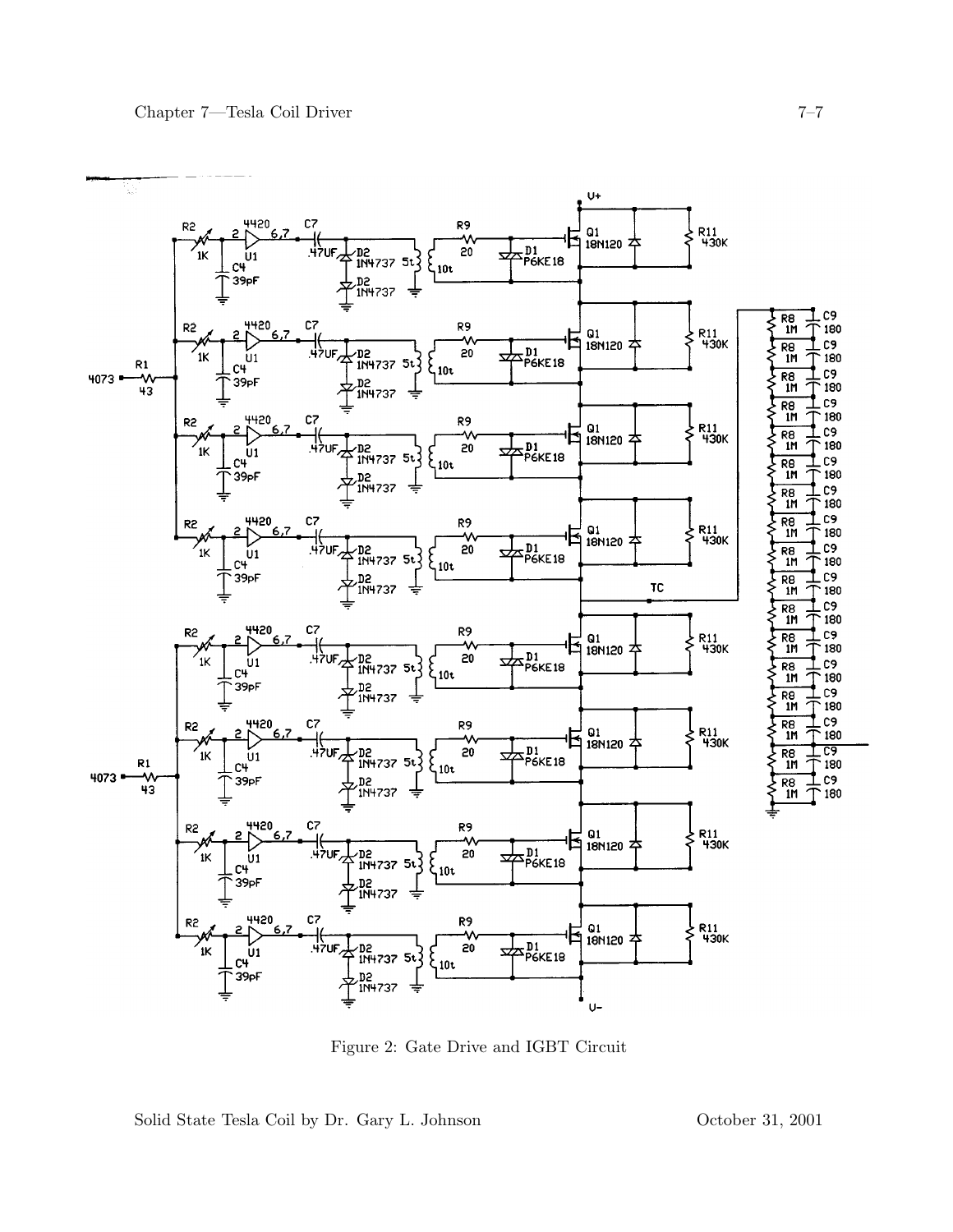$$
P = \frac{V^2}{R} = \frac{(3400/8)^2}{430000} = 0.42 \text{ W}
$$
 (2)

during the off period, and double this amount, or 0.84 W during inverter operation. I use 2 W resistors and have not noticed any problem with them.

Shown to the right of the 430 kΩ resistors is a long string of 1 MΩ resistors and 180 pF capacitors. This is a voltage divider which outputs one tenth of the input voltage when a X10 scope probe is attached. My scope can measure up to  $\pm 200$  V at the tip of its X10 probe, so with this divider I can measure up to  $\pm 2000$  V at the input to the Tesla coil.

The divider is a resistive divider at dc and low frequencies, and a capacitive divider at higher frequencies. At 160 kHz, for example, the capacitive reactance of a 180 pF capacitor is about 5500  $\Omega$ , much less than the 1 M $\Omega$  resistors. If an rms voltage of 1700 V was applied to this capacitor chain, the current would be about 18 mA and the total reactive power would be about 31 VA. In many applications this would be too great a load for the source, but for this situation it should be acceptable.

I bought a X100 probe before I built the divider, hoping the divider would be unnecessary. However, when I received the probe and looked at the specifications, I realized it would not work because it was rated for only 450 Vac.

#### **3 Current Sense Resistors**

In the metal case containing the inverter, there are several other components besides those shown in Fig. 2. These include the current sense resistors, a filter for the current waveform to the scope, a small current transformer for supplying current information to the controller, and some high frequency capacitors for voltage and current support. These are shown in Fig. 3. The switches SW1-SW8 represent the 8 IGBTs in the inverter.

When the IGBT string (SW1-SW4 or SW5-SW8) turns on, the circuit needs to be able to supply tens of amperes in a time of 2 or 3 *µ*s, if the Tesla coil is operating in the range of 200 kHz. There is no way that electrolytic capacitors shown in Fig. 1 can do this, so additional high frequency capacitors are installed close to the IGBTs to support the voltage. I used two strings of capacitors on each side, one string made of 15 polyester capacitors rated at 0.22 *µ*F and 1250 V, connected in parallel, and the other string made of 15 polyethylene capacitors rated at 0.039  $\mu$ F and 1600 V, likewise connected in parallel. The result was approximately  $3.9 \mu$ F on each leg of the power supply. The polyester capacitors will be operated above rating at high variac settings but this should be within the safety factor of the capacitors. Polyester capacitors are more lossy than polyethylene capacitors, so continuous operation at 1250 V and a high ripple factor could cause these capacitors to overheat. Like several other components, we are hopeful that a low duty cycle will keep these capacitors from overheating.

The switcher provides a square wave voltage to the Tesla coil input. A square wave can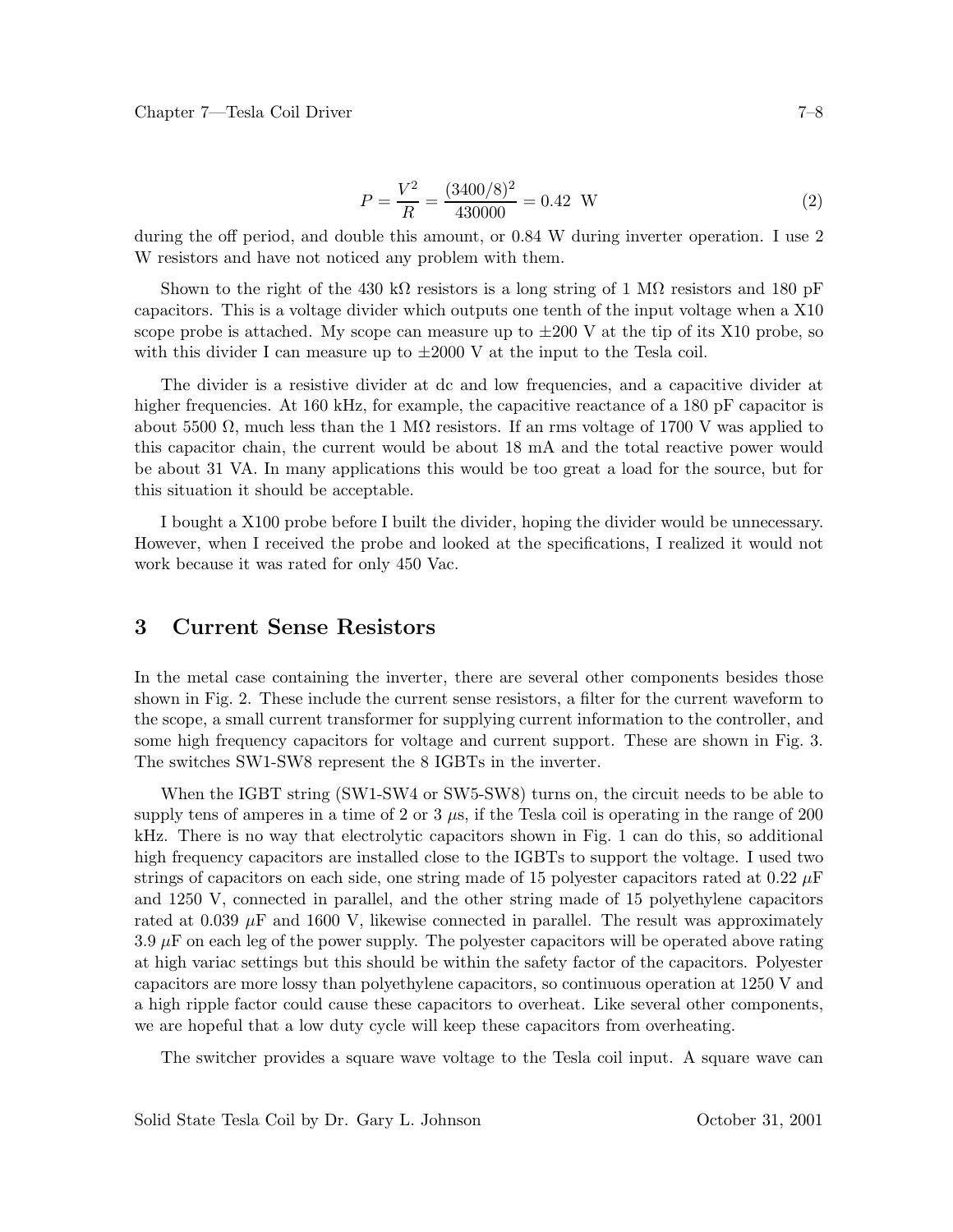

Figure 3: Support Functions for IGBT Circuit

always be composed into a fundamental and a series of odd harmonics of sine waves. The magnifier is not resonant at exactly three (or five, or seven) times the fundamental frequency, so the harmonics always face a very high surge impedance. The current will build up at the resonant frequency but not at the harmonics. This means that a square wave of applied voltage will produce only a sine wave of current. This sine wave will be in phase with the voltage at resonance, will lag above resonance, and lead below resonance.

IGBT switching at resonance means the IGBTs turn on and off when the current through them is small. This is a desirable feature, in that it reduces the losses in the IGBTs. It cannot be too small, however.

It is often not emphasized in power electronics books, but power MOSFETs and IGBTs in this circuit configuration essentially require an inductive load. With a lagging current, when one string of IGBTs is turned off, current will continue to flow, charging and discharging the drain-to-source capacitances, until the voltage across the opposite string has been reduced to zero. If the voltage reaches zero while the devices are off, current will start to flow through the diodes of the other string. When a gate pulse arrives at those IGBTs, the devices already have zero voltage across them, so the turn-on process works very smoothly. On the other hand, a leading current will result in each string turning on with full voltage across them. Very large transient currents will flow, with steep rise times. Stray inductances will cause substantial ringing in voltage due to these transient currents. A leading current is a disaster on its way to happen in an inverter circuit like this.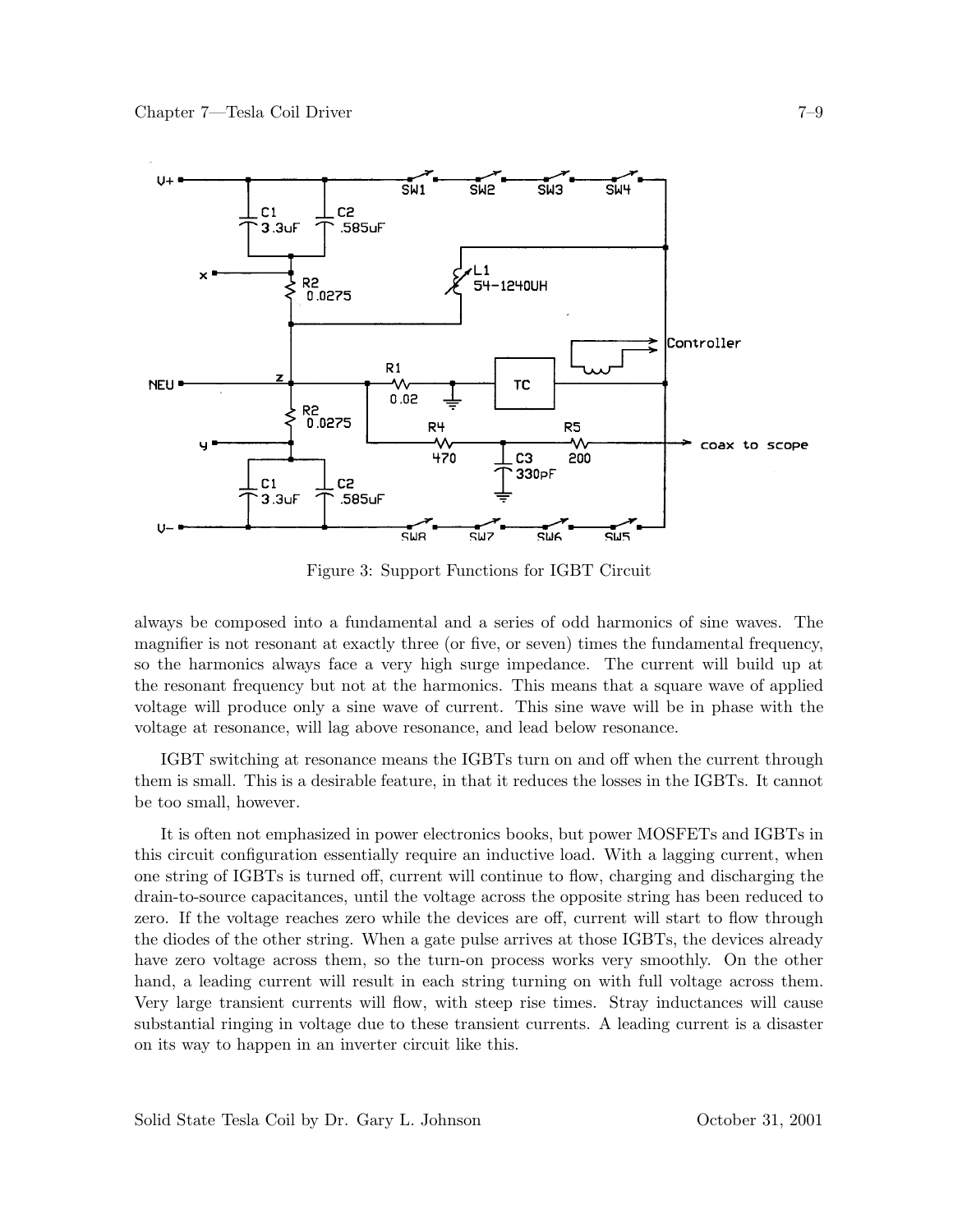We need to be able to tune the Tesla coil across resonance. One way to assure the IGBTs are always operating into a lagging load, even if the Tesla coil happens to be drawing a leading current, is to add an additional inductance in parallel with the Tesla coil. This is shown as *L*<sup>1</sup> in Fig. 3. This inductor current also provides for relatively soft switching of the IGBTs when the Tesla coil current is very small.

The difference between hard and soft switching is shown in Fig. 4. We have two plots of an (approximately) square wave of voltage applied to a Tesla coil, with the resulting (approximately) sinusoidal current. In the Dec 19 plot, the voltage takes about 300 ns to make the transition. There is little ripple and the current waveform is reasonably smooth. In the Sep 30 plot, however, the voltage transition lasts only about 100 ns. This means that the voltage waveform contains more high frequency components, which can excite various resonances in the Tesla coil itself, the transmission line, and the IGBT driver. There is some ripple on the voltage and more on the current. The Dec 19 plot is obviously the preferred method of operation.

There are two necessary conditions to get soft switching. The current flowing through one bank of IGBTs must be sufficient at the time of turn-off, and the dead band (the time lapse before the other bank of IGBTs turn on) must be adequate. The controller chip (discussed later) can have a dead band as low as 80 ns, but is set for about 400 ns in the Dec 19 plot.

Assume in Fig. 3 that string SW5-SW8 have been on, the Tesla coil current is small, and inductor current is flowing to the left through SW5-SW8. The Tesla coil voltage is *V* −. IGBTs SW5-SW8 are now turned off. Current continues to flow to the left, charging the drain-tosource capacitances of SW5-SW8. A similar current flows to the left in IGBTs SW1-SW4, which has the effect of discharging their drain-to-source capacitances. An (approximately) constant current flowing into (approximately) constant capacitances will cause the voltage to slew at an (approximately) constant rate.

If the current is too small, the voltage will not have reached  $V$  + when SW1-SW4 turn on. The remainder of the transition will be very rapid, with associated ripple. On the other hand, if the current is too large, the entire transition will also be rapid, with similar results. Actually, the Sep 30 plot looks like a case where the inductor current is larger than necessary. When an IGBT string is turned on by the gates during a voltage transition, the remaining transition will be nearly instantaneous.

There is therefore a range of inductance values that will yield acceptable results. For these IGBTs operating at 150 kHz, 122  $\mu$ H and 210  $\mu$ H worked. A value of 317  $\mu$ H would give even nicer waveforms but tuning was very critical. Any small adjustment in phase would yield really ugly waveforms.

Note that the peak inductor current is the critical factor, not the Tesla coil impedance. At higher frequencies, the peak current in a given inductor will decrease, requiring the use of a smaller inductor. If 200  $\mu$ H works at 150 kHz, then we would expect a 300 kHz coil to need a 100  $\mu$ H inductor.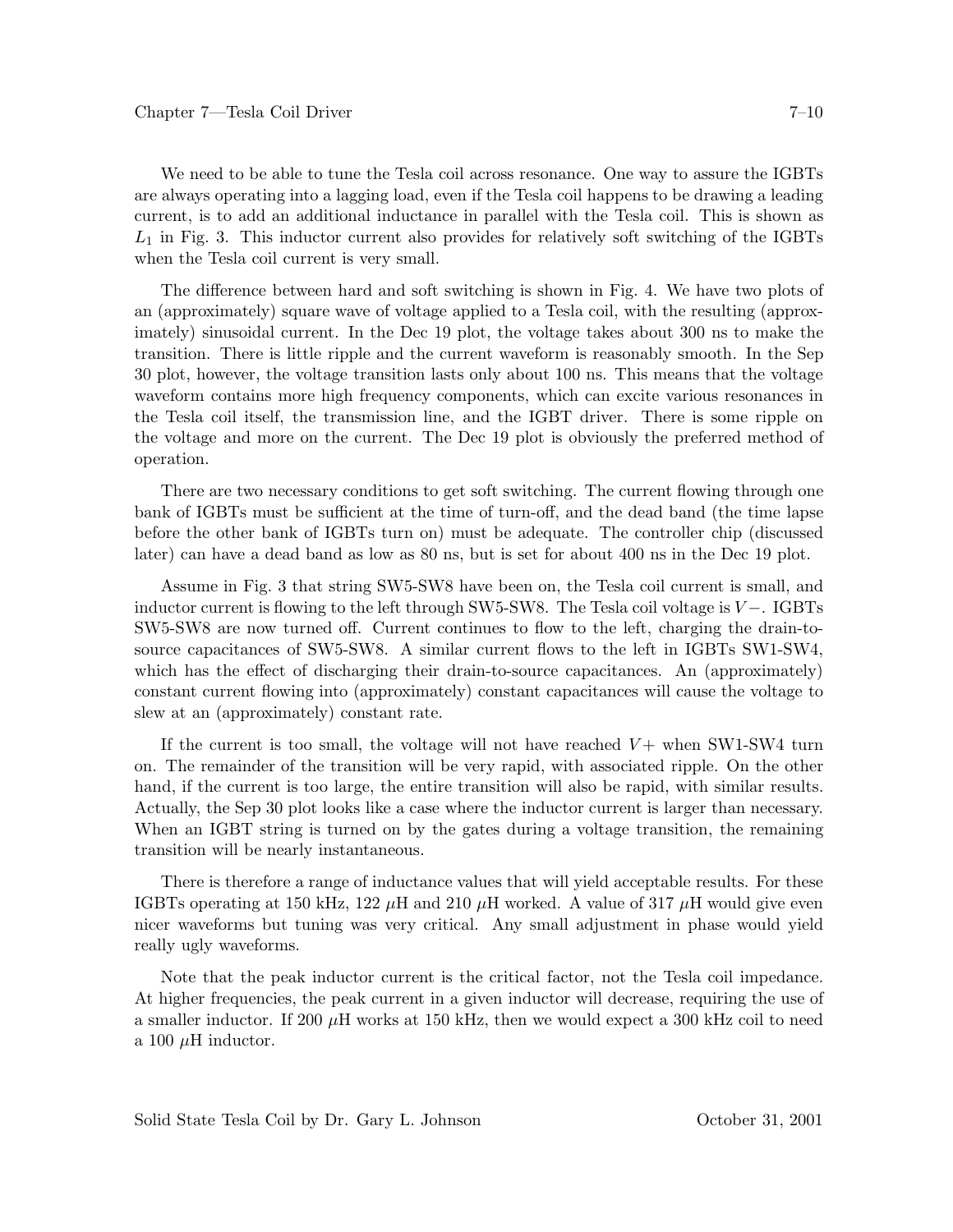

Figure 4: Soft switching (Dec 19), harder switching (Sep 30).

Solid State Tesla Coil by Dr. Gary L. Johnson October 31, 2001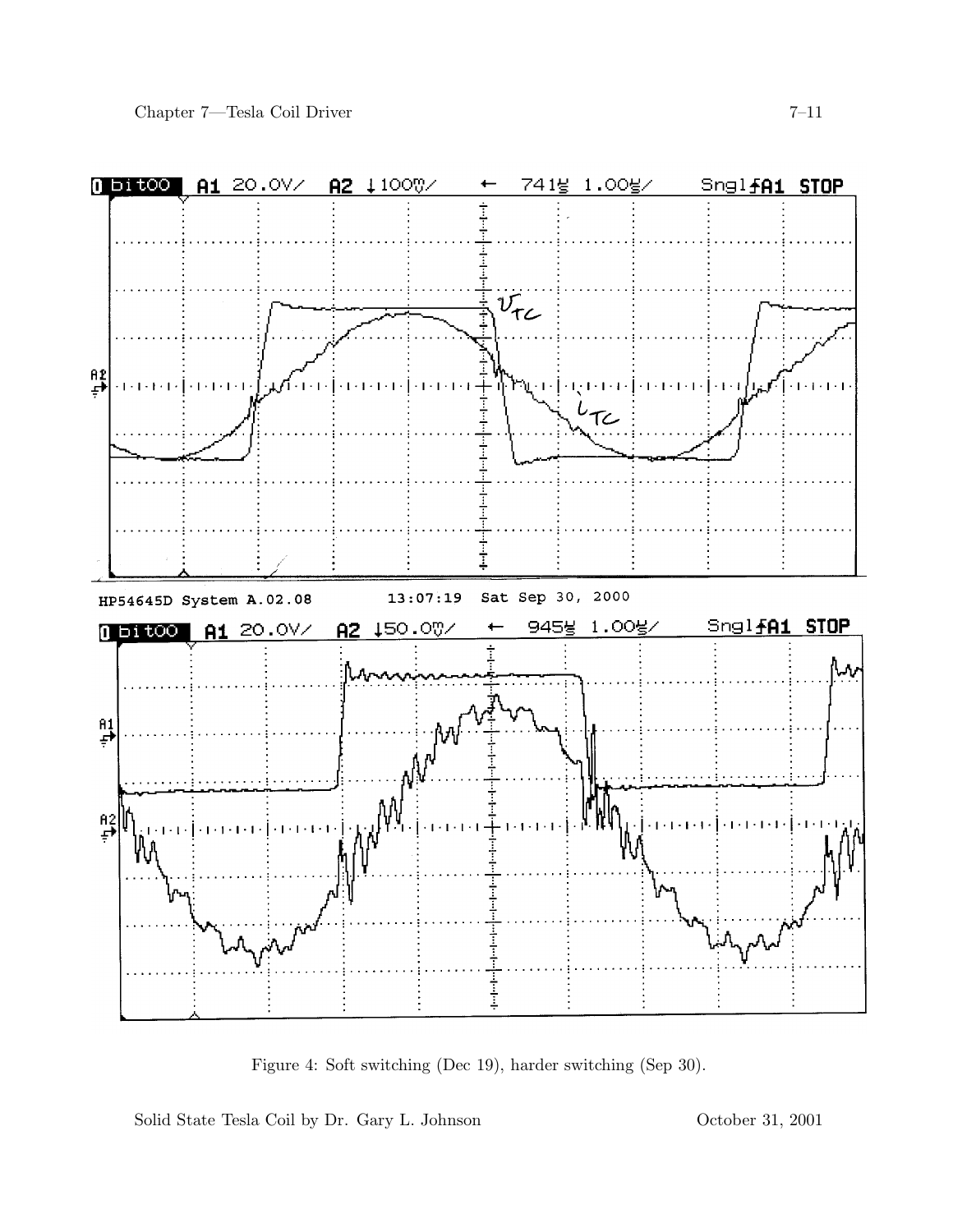A coil wound on a ferrite toroid would be an attractive solution to the need for an inductor except for two problems: The number of turns would have to be large in order to avoid saturation, and we would need to build several such inductors, swapping them in and out of the circuit until we found one with approximately the proper inductance. I decided to build a variable inductor instead. I wound 140 turns of 22 gauge yellow insulated hookup wire on a length of  $3/4$ " CPVC pipe. The pipe O.D. is approximately 0.9". The winding length is about 8.4". I then placed three pieces of Amidon R33-050-300 ferrite rods inside a length of 1/2" CPVC pipe. The rods are 0.5" O.D. and 3" long. The O.D. of the rods and the I.D. of the pipe are the same, so the rods fit snuggly. Inductance is then varied by sliding the smaller pipe inside the larger one. Minimum inductance is about 54 *µH* and the maximum is about  $1240 \mu H$ .

Returning to our discussion of Fig. 3, the current to the Tesla coil is measured as the voltage across  $R_1$ , a 0.02  $\Omega$  resistor.  $R_1$  is fabricated from 11 surface mount resistors, 0.22  $\Omega$  and 2 W each. They are mounted in parallel across a gap in two sections of 2 inch wide copper foil. Where possible, the ground path is made of wide conductors to lower the stray inductance of the circuit.

When a voltage pulse train of resonant frequency is applied to the Tesla coil, current will build up until the coil contains enough energy to drive the spark. The current amplitude at spark remains relatively constant as input voltage is increased further. A  $\pm 1200$  V input will have about the same maximum current as a  $\pm 900$  V input. A given value of current will be reached more quickly with a higher voltage of course. A spark that occurs 1.9 ms into the pulse train with  $\pm 900$  V applied might occur 1.2 ms after start with  $\pm 1200$  V applied. A current of about 30 A (rms) just before spark was observed frequently. The power dissipated in  $R_1$  with this current in it is

$$
P = I^2 R = (30)^2 (0.02) = 18 \quad W \tag{3}
$$

which is within the range of a 22 W resistor. The most critical limit in the circuit is that of the IGBTs, which is 100 A peak in short bursts. If the peak current is 100 A in a sinusoidal waveform, then the rms current limit is 70 A. At 70 A, the power dissipation in *R*<sup>1</sup> is

$$
P = (70)^{2}(0.02) = 98 \quad W \tag{4}
$$

which is a little over four times the steady state rating. For the intermittent operation used here,  $R_1$  should last indefinitely, at least until the IGBTs blow. If the IGBTs fail in a shorted state, then the stored energy in the capacitor bank is available to turn the 0.22  $\Omega$  resistors, traces on the printed circuit board, and anything else in the way, into fuses. An IGBT that fails shorted will eventually be blown apart and become an open circuit. A metal cover over the inverter is important at high power testing to keep shrapnel from flying around the room. Hearing protection is not a bad idea either.

A current transformer is mounted on the 'hot' lead of the Tesla coil, opposite *R*1. I made it from two stacked ferrite toroids, the TX22/14/6.4-3E2A mentioned earlier. The toroids fit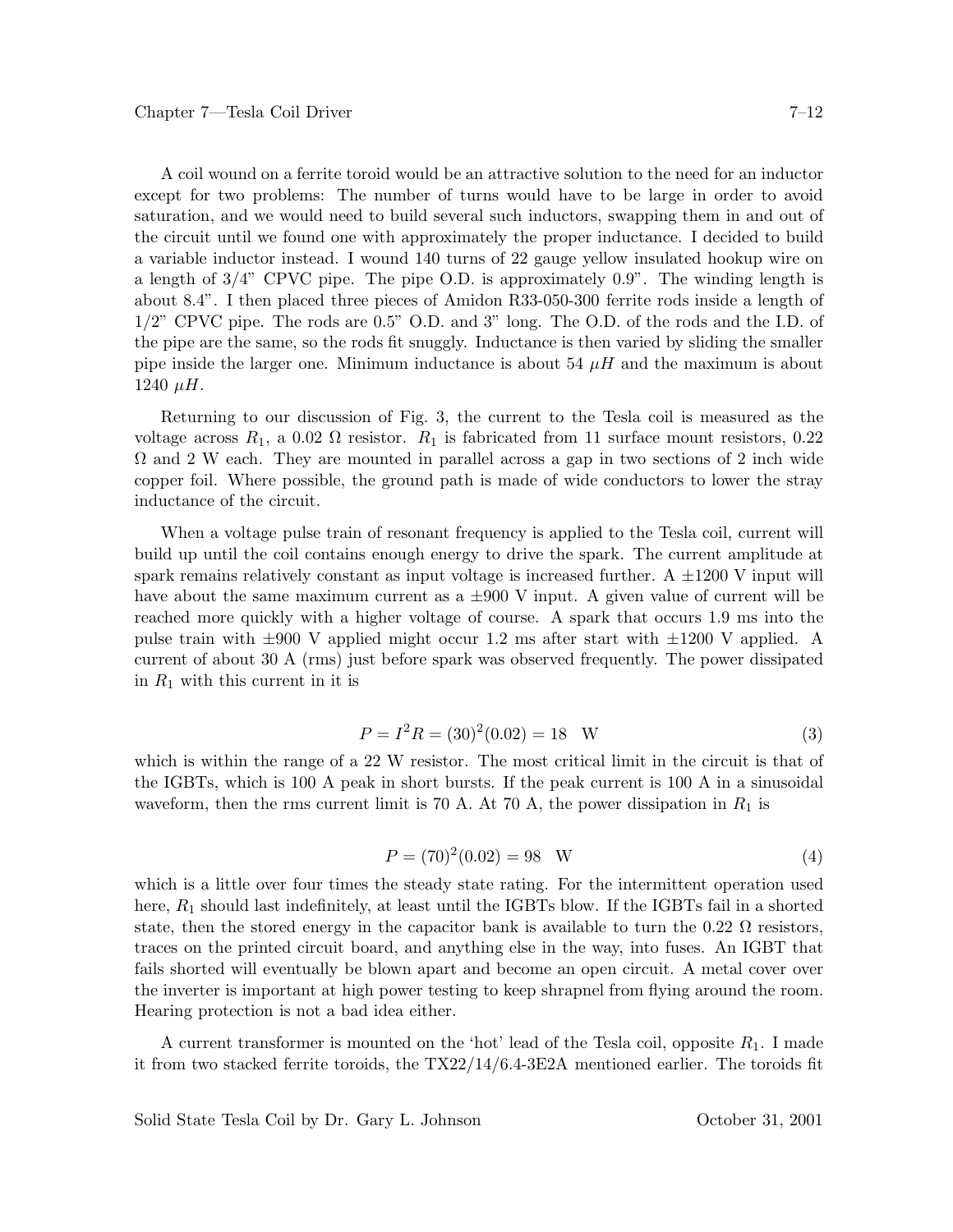over a straight 14 ga wire connecting the inverter to the transmission line. This wire forms a single turn primary. There are 25 turns of 20 ga magnet wire wound on the toroids. If the two ends of this winding were shorted, and if everything were properly designed, a current of 25 A to the Tesla coil should result in a 1 A current in this winding.

We already have a means of measuring Tesla coil current, with *R*1. What is needed is a voltage waveform at the controller that looks just like the current waveform, except cleaner and with sharper transitions. That is, we want to convert the sine wave in Fig. 4 into a square wave. That current wave has a peak value on the order of 100 mV, far too low to clean up with diodes. We need a square wave with amplitude of a volt or two.

A current transformer is always operated with a short across the secondary for two reasons. One is linearity, which we are not particularly interested in here. The other is that if the secondary is open circuited, the secondary voltage can rise to extremely high values, enough to damage the insulation in current transformers built for 60 Hz service. The second reason is used to advantage here. The secondary is loaded with two chains of two diodes each, the chains pointed in opposite directions. As the Tesla coil current passes through zero, the secondary voltage also goes through zero but very rapidly. Two diodes in series have a very high impedance when the voltage across each diode is less than 0.5 V or so. Then while the Tesla coil current is still near zero, the secondary voltage will be clamped at two diode drops, say 1.4 V. The secondary voltage is not a perfect flat top square wave, but will reach 1 V for a Tesla coil current of hundreds of mA, and then rise slowly to 1.4 V or a little more for Tesla coil currents of tens of A. This approach works surprisingly well for the purpose.

There are two additional resistors in Fig. 3, labeled *R*2, that are used for overcurrent protection discussed in the next section. These resistors are made of eight  $0.22 \Omega$  2 W resistors in parallel. When SW1-4 are on, current flows to the left through  $R_1$  and up through the  $R_2$ attached to x. When SW5-8 are on, current flows to the right through  $R_1$  and up through the lower  $R_2$ . With these current directions, point x will be negative with respect to ground while point *y* will be positive.

As mentioned, good sparks are obtained with a Tesla coil current on the order of 30 A, while the IGBTs are rated for 100 A in short bursts. We will select 70 A as the overcurrent set point. This will hopefully be high enough to prevent nuisance trips and low enough to protect the IGBTs. At 70 A, the voltage at *y* will be (70)(0.0475) = 3.32 V, and a −3*.*32 V at *x*.

# **4 IGBT Overcurrent Protection**

After one explosion of my inverter, I decided to add overcurrent protection. It is well known in the power electronics business that silicon is a faster acting fuse than any traditional device sold as a fuse. That is, a ten dollar IGBT will always act to protect a ten cent fuse. At least, it seems that way. My only hope seemed to be to remove the gate pulses to the IGBTs as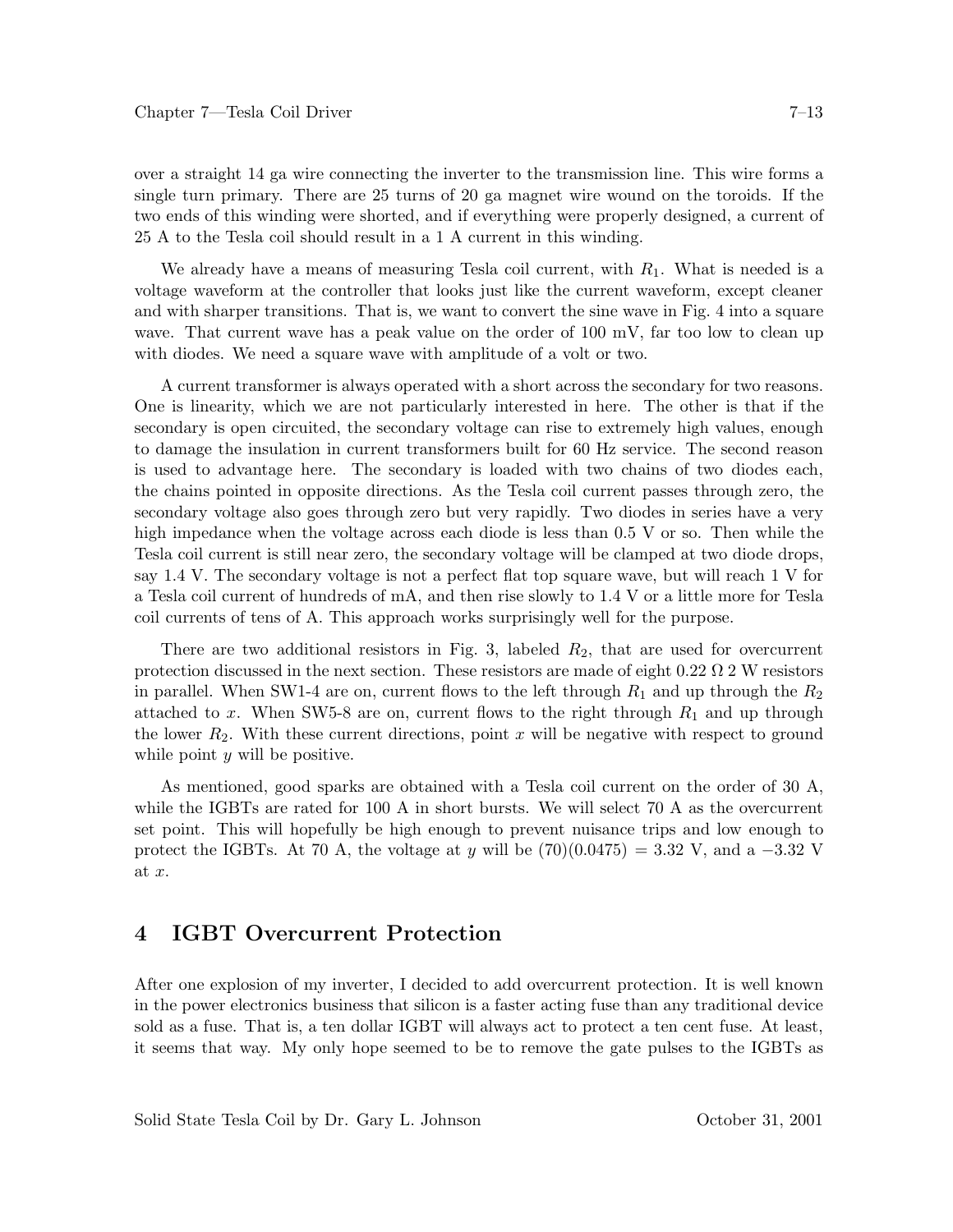rapidly as possible.

The circuit used is shown in Fig. 5. Gate pulses from the controller (discussed in the next section) are brought to the inverter board through three input AND gates, the 4073. Current through IGBTs 1-4 is measured separately from current through IGBTs 5-8. If either current exceeds a pre-set limit, one input to each three input AND gate will go low, interrupting all gate pulses immediately.



Figure 5: IGBT Overcurrent Protection

Starting at the top left of Fig. 5, we see a voltage divider chain, *R*1, *R*2, and *R*3. Zener *D*<sup>1</sup> sets the top of  $R_2$  at 12 V. During fault events and even during normal operation, the  $+15V$ line is likely to be noisy, so this adds some noise suppression. Pin 5 of the LM319 comparator will be held at about 1/3 of 12 V, or about 4 V. When point *y* exceeds 4 V, the comparator output goes high, resetting the 4013 and causing its output at pin 13 to go low.

The negative going voltage at *x* causes more of a problem for a system that uses only +15 V and ground. Instead of setting the inverting input at a fixed value and waiting for the noninverting input to go higher than the inverting input, we set the noninverting input and wait for the inverting input to go lower.  $D_2$  is a nominal 3.9 V zener, so pin 9 is held at this value. Pin 10 is held to a value not over 6.8 V, the rating of  $D_5$ . As x goes below zero, the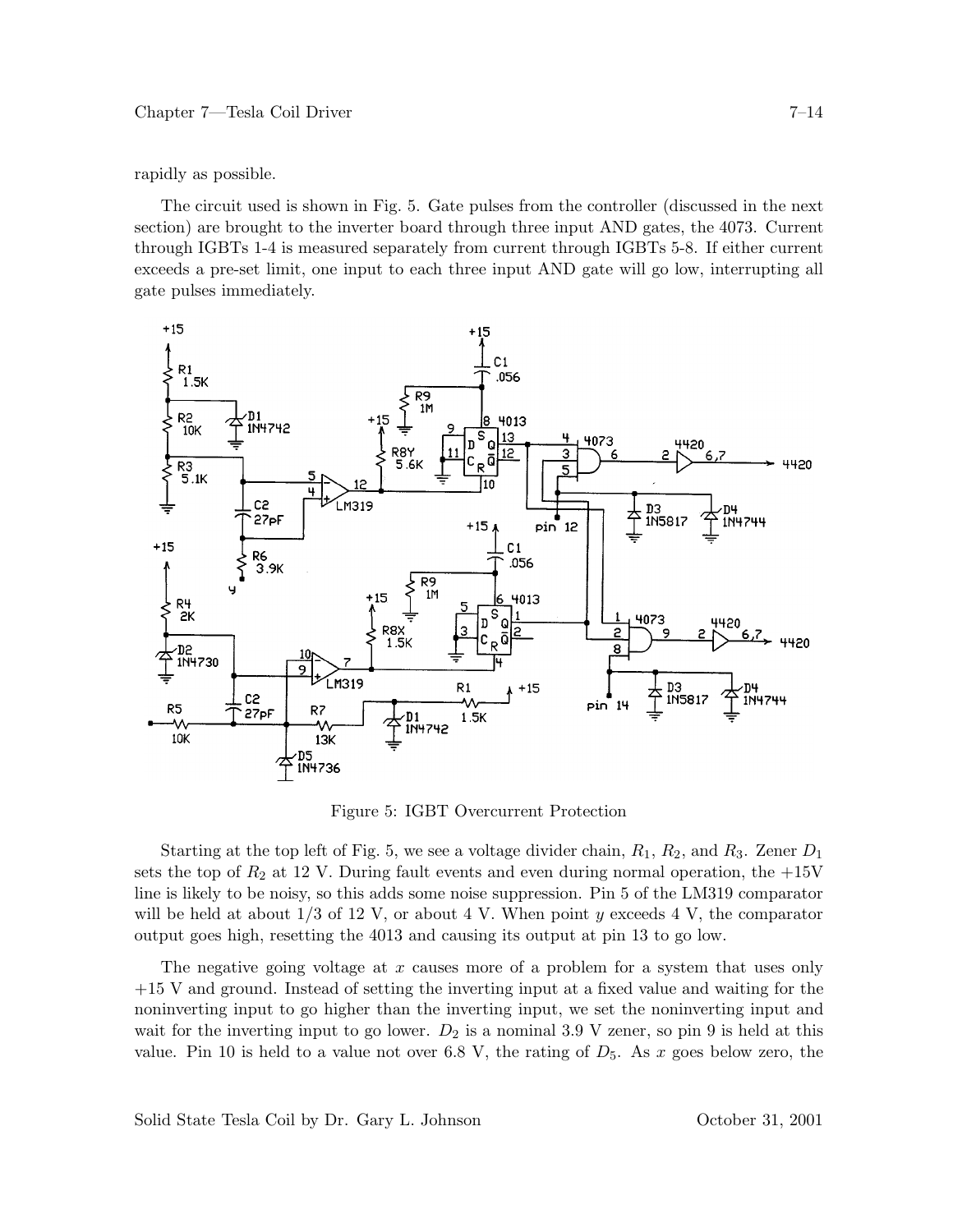voltage at pin 10 drops, making *D*<sup>5</sup> effectively into an open circuit. The voltage on pin 10 is then determined by voltage division across  $R_7$  and  $R_5$ .

Resistors  $R_{8Y}$  and  $R_{8X}$  are pullup resistors required by this comparator.  $C_2$  provides a small amount of noise suppression.  $C_1$  and  $R_9$  provide an effective short pulse at startup to make sure the 4013 flipflops wake up with output Q high.  $D_3$  and  $D_4$  help to keep what should be a circuit trace with a digital signal of 0 to  $+15$  V between  $-0.3$  and about  $+15$  V in a noisy environment.

When this circuit acts, the  $+15$  V supply must be turned off and back on to reset the fuse action.

#### **5 Tesla Coil Controller**

The controller described in Fig. 6 has taken an amazing amount of time to get to its present state. I have worked on it intermittently for ten years, visiting with many students and faculty along the way, before getting something that basically does the job. It still seems that it should not be that hard. I fully expect some reader to glance at the circuit, get the basic concept, and redesign to achieve something far superior, in a short period of time. But that is the way of science.

The heart of the circuit is the Motorola 34066. It puts out complementary gate drive pulses on pins 12 and 14 at a frequency proportional to the current into pin 3. The gate pulses have a minimum dead band of about 80 ns (so both strings of solid state switches cannot be on at the same time). The dead band can be increased by the resistor *RDT* . Initially, I used *RDT*  $= 0$  but eventually I put in a 1 kΩ pot for  $R_{DT}$ . I would adjust this pot to get minimum transition noise in the current flow to the Tesla coil, which probably occurred at 200-300 ns. A dead band of up to 400 ns will allow for somewhat more variation in other parameters.

The 34066 is turned on by an ENABLE signal at pin 9. The ENABLE signal is supplied in one of two ways: a pulse from a momentary contact switch SW1 or a pulse from an external pulse generator to the port marked BNC. The switch SW1 sets the 4013 flipflop so the 34066 is on until power is removed. The BNC port allows the controller to be turned on and off for specified periods as determined by the pulse generator. With adequate voltage applied, a spark from the Tesla coil would occur in typically 0.5 to 3 ms, so the on period was typically set at 4 to 6 ms. The off period would then be set at 1 second, so we would have 1 pps (pulse per second). On occasion, I would adjust that up to 10 pps, to observe the effect.

It is important that the 4013 flipflop U1A between switch SW1 and the 34066 always wakes up with Q in the low state. Otherwise the controller may start operation immediately after turn on, with possible negative consequences.  $C_6$  keeps the Set low and  $C_5$  and  $R_4$ 6 keep the Reset of the 4013 high during turn on, so the chip always starts in the right mode.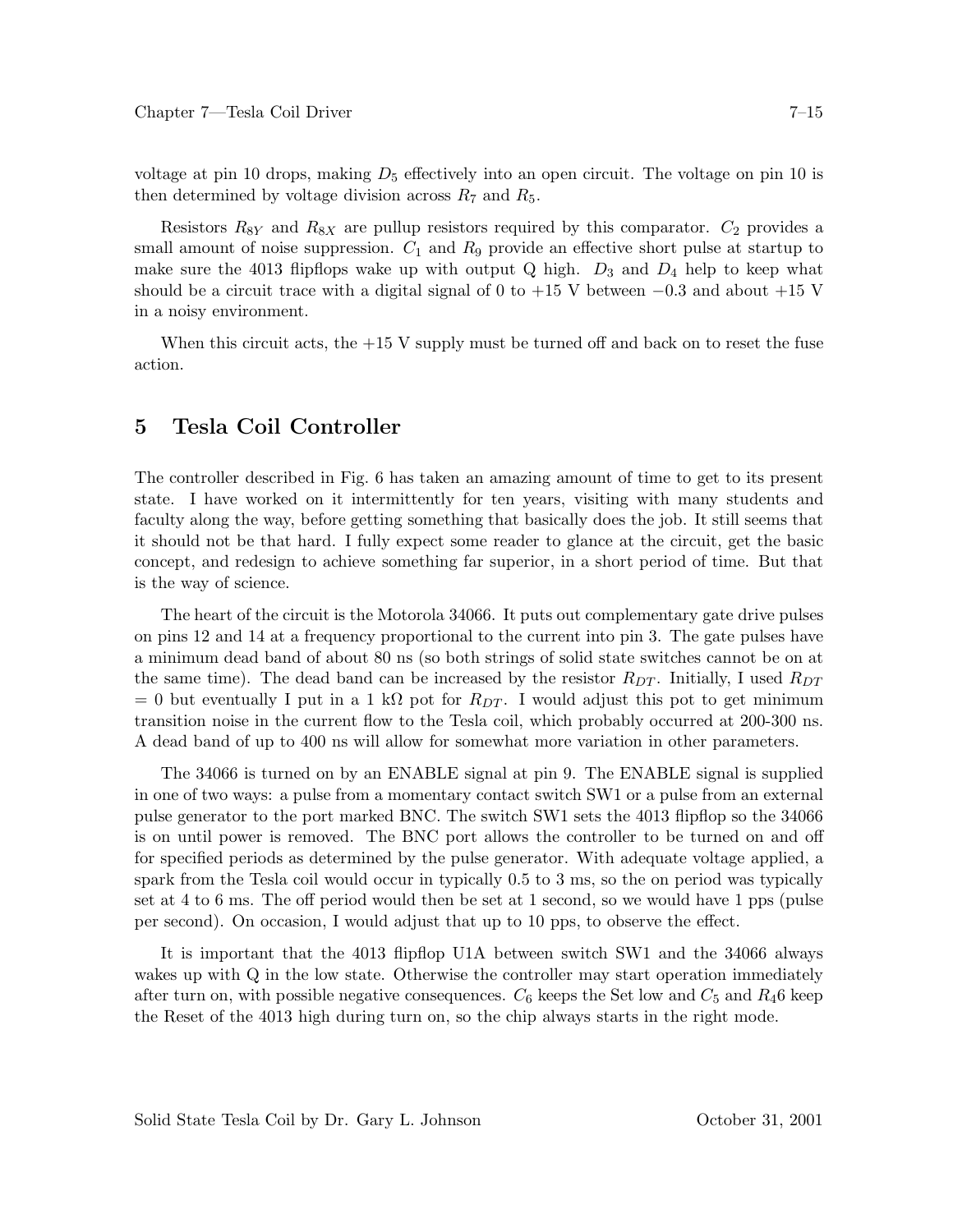Chapter 7—Tesla Coil Driver 7—16



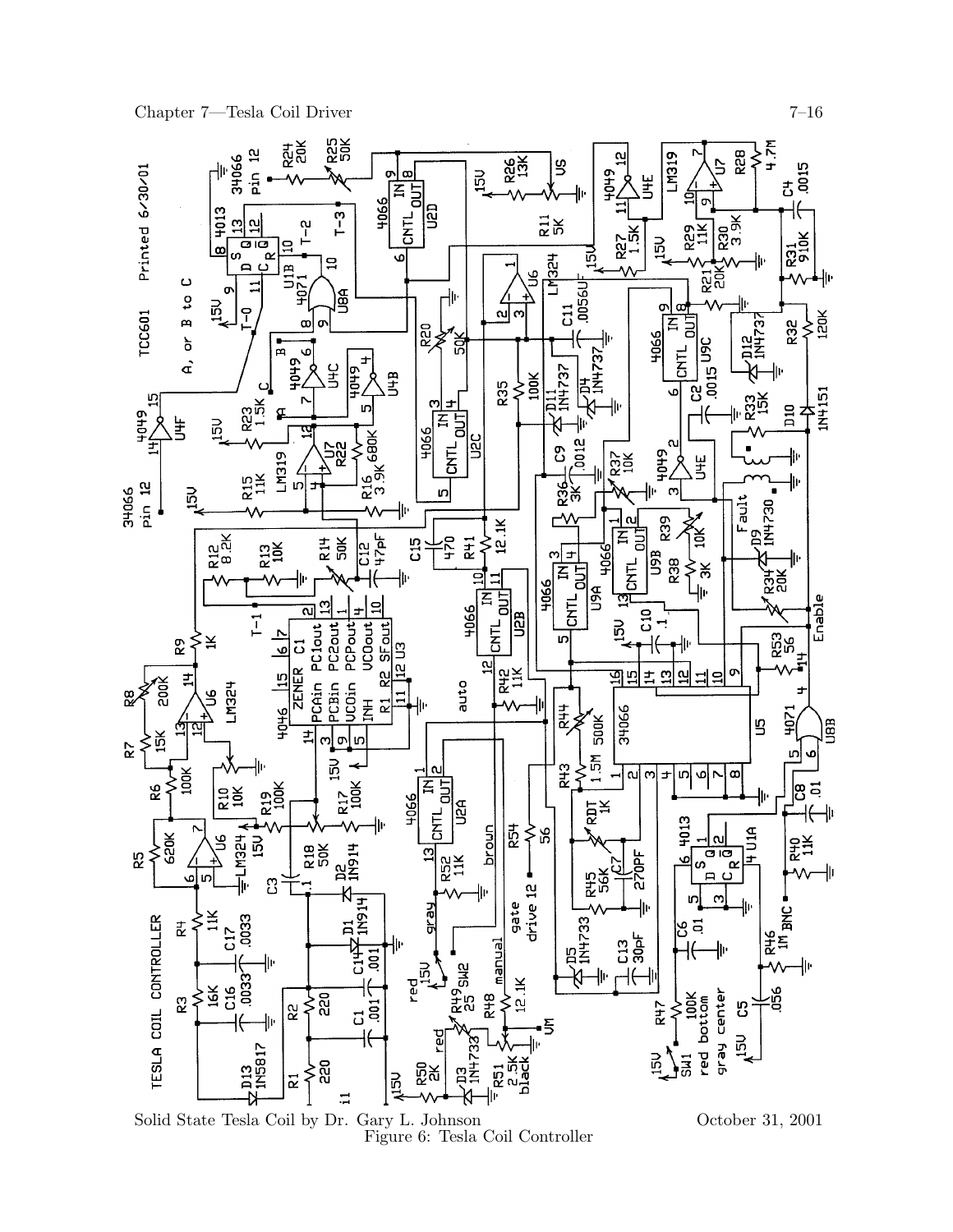One of the 34066 outputs (pin 12) is used for a clock pulse into U1B, the other half of the 4013. The data pin is always high, so Q is set high every clock pulse if ENABLE is high. If ENABLE is low, Reset is always high, which holds Q low.

There are two modes of operation, manual or automatic, depending on SW2. In manual, the current into the 34066 pin 3 is determined by the settings of  $R_4$ 9 and  $R_5$ 1. Each mode has two submodes, depending on whether ENABLE is on all the time or just when the pulse generator sends a pulse. Normally in manual, SW1 is also flipped, so we have continuous operation. Current and voltage to the Tesla coil are monitored on a scope, and *R*51 is adjusted to give current in phase with the voltage. This is a resonant point, so current is maximum when it is in phase with the voltage.

The manual mode is not suitable for long term operation. Minor differences in power supply voltage, heating effects in  $R_49$  and  $R_51$ , drift in the 34066, the movement of a person watching the sparks, or the change in capacitance due to the space charge of a spark, will cause the frequency to shift by a few hundred hertz. For a high Q Tesla coil, this small shift in frequency can reduce the current by a factor of two, or more. We therefore need a circuit that will monitor the current and automatically adjust the input to pin 3 of the 34066 to keep the Tesla coil current in phase with the voltage. It was this task that turned out to be a challenge.

An important task is to get a voltage waveform into the controller that is in phase with the current. At first I used two Rogowski coils next to the ground lead from the IGBTs. These consisted of many turns of 30 ga wire wrapped around a rectangular block of polyethylene. Each block was 0.5 inch thick by 1 inch wide. The winding length of the coil was about 2 inches. The ground lead is a three inch wide piece of copper foil at this point of the circuit. One coil was pressed against the foil from the bottom, while the other coil was just laid on the foil from above. The two coils were connected in series. Measured inductance of the coils in place was about  $400 \mu$ H. Since the polyethylene is nonmagnetic, one did not have to worry about saturation and other magnetic effects.

The current signal from the Rogowski coils was brought into the controller enclosure and onto the printed circuit board at the point marked i1, top left corner of Fig. 6. Noise was filtered by  $R_1$ ,  $R_2$ , and  $C_1$ , then the signal was limited by the two diodes  $D_1$  and  $D_2$ . Above some minimum current, the voltage across these two diodes would start to look like a square wave, except with sloped sides and rounded shoulders.

The problem with this technique was that the signal looked too much like the current. During buildup, the signal would look sinusoidal, with a peak value well under one diode drop. As the current increased, the slope of the sides of the signal would also increase, changing the apparent phase detected by the following circuit by an excessive amount. The Rogowski coils also had their own resonant frequencies in the range of a few hundred kHz, which would tend to amplify the noise at those frequencies.

We therefore went to a small current transformer that was described earlier. This current transformer, when terminated by diodes, acts more like a comparator in that a few mV swing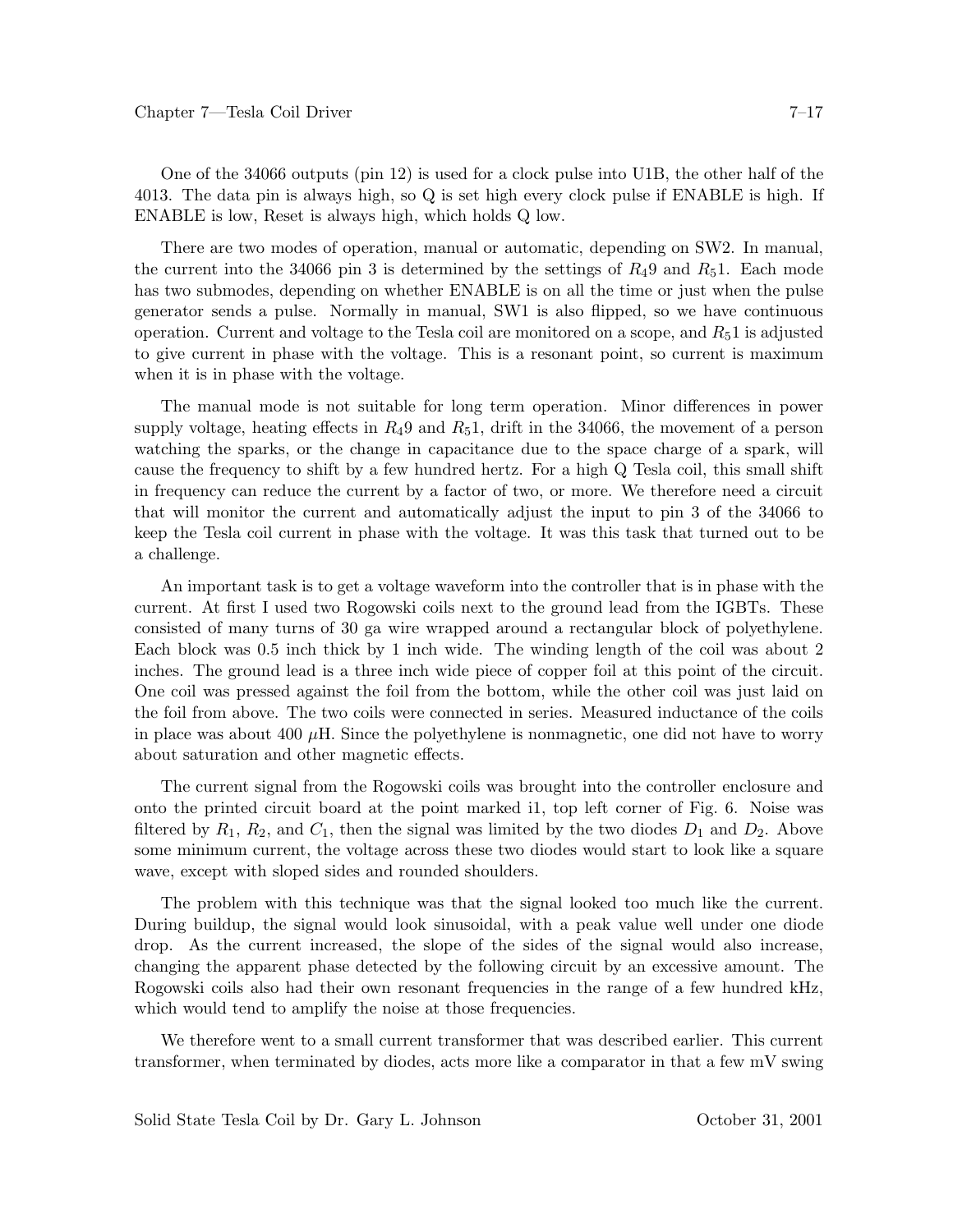on the input would result in maximum swing on the output. It presents a fairly good square wave to port i1 starting with the first pulse to the Tesla coil, many pulses before any current is visible on a scope.

The next step is to convert this small analog signal (plus and minus one diode drop) to a clean digital signal, +15 to zero, a nontrivial task. The solution is clever, even elegant. I wish I could say it was original, but I saw it in an application note. Two pins of the 4046 phase-lock loop are used, one for input and the other for output. There is no feedback. The 4046 converts the analog into a digital signal very nicely. It has an internal biasing network so it will work if a capacitor C3 is used to allow a dc offset. It was my experience that the duty cycle of the resulting square wave was not close enough to 50%, so I added an external bias network R17, R18, and R19. R18 needs to be adjusted so the output at pin 2 of the 4046 is near a 50% duty cycle. This is only done once, in initial testing of the circuit.

The current signal is passed through an LM319 comparator and a 4049 inverter to provide additional buffering. *R*<sup>14</sup> and *C*<sup>12</sup> provide an adjustable amount of phase delay. This delay allows the operator to tune through resonance a significant amount. Without the adjustable delay, one might just be able to tune to resonance, or even not quite to resonance. There is also the option of using another 4049 inverter to get another  $180^{\circ}$  of delay. One could accomplish the same function by reversing the leads from the current transformer.

U1B, the 4013 flipflop, now has the voltage waveform (actually the gate signal to IGBTs 1-4) applied to the Clock and the current waveform applied to the Reset. Q is set high by the voltage and low by the current. While Q is high, the switch U2C, a 4066, is turned on, causing the capacitor  $C_{11}$  to discharge a little through resistor  $R_{20}$ . When Q is low,  $C_{11}$ charges through the resistors *R*<sup>9</sup> and *R*35. One looks at Tesla coil voltage and current on the scope and adjusts  $R_{20}$  until the current is approximately in phase with the voltage and has acceptable smoothness. If the current looks like the Sep 30 plot in Fig. 4, I would look for ways to smooth it out.

At resonance, the duty cycle on Q should be on the order of 0.3 to 0.5. As the frequency drifts below resonance, the duty cycle decreases, *R*<sup>20</sup> is not connected as much, the voltage on *C*<sup>11</sup> increases, increasing the current to pin 3 of the 34066 and thus increasing the frequency. The opposite happens when the frequency drifts above resonance. If the duty cycle at resonance is 0.4, things need to work over a duty cycle range of say 0.2 to 0.6. If we start off with a resonance duty cycle of 0.1 or 0.9, we just do not have the tuning range that we need.

The voltage on *C*<sup>11</sup> is buffered through U6, a LM324 op amp in a voltage follower configuration. This is an old, slow op amp, but great speed is not needed in this application. A precision op amp would probably be better, but a quick look failed to turn up a single supply op amp that met all the other requirements. I did not want to add a −15 V supply to the printed circuit board just for the op amp if this single supply version would do the job, and it does reasonably well.

There are some patches around the op amp that I threw in to get it to work in a minimum fashion. One challenge was that the firing of the IGBTs would shift under load. For example,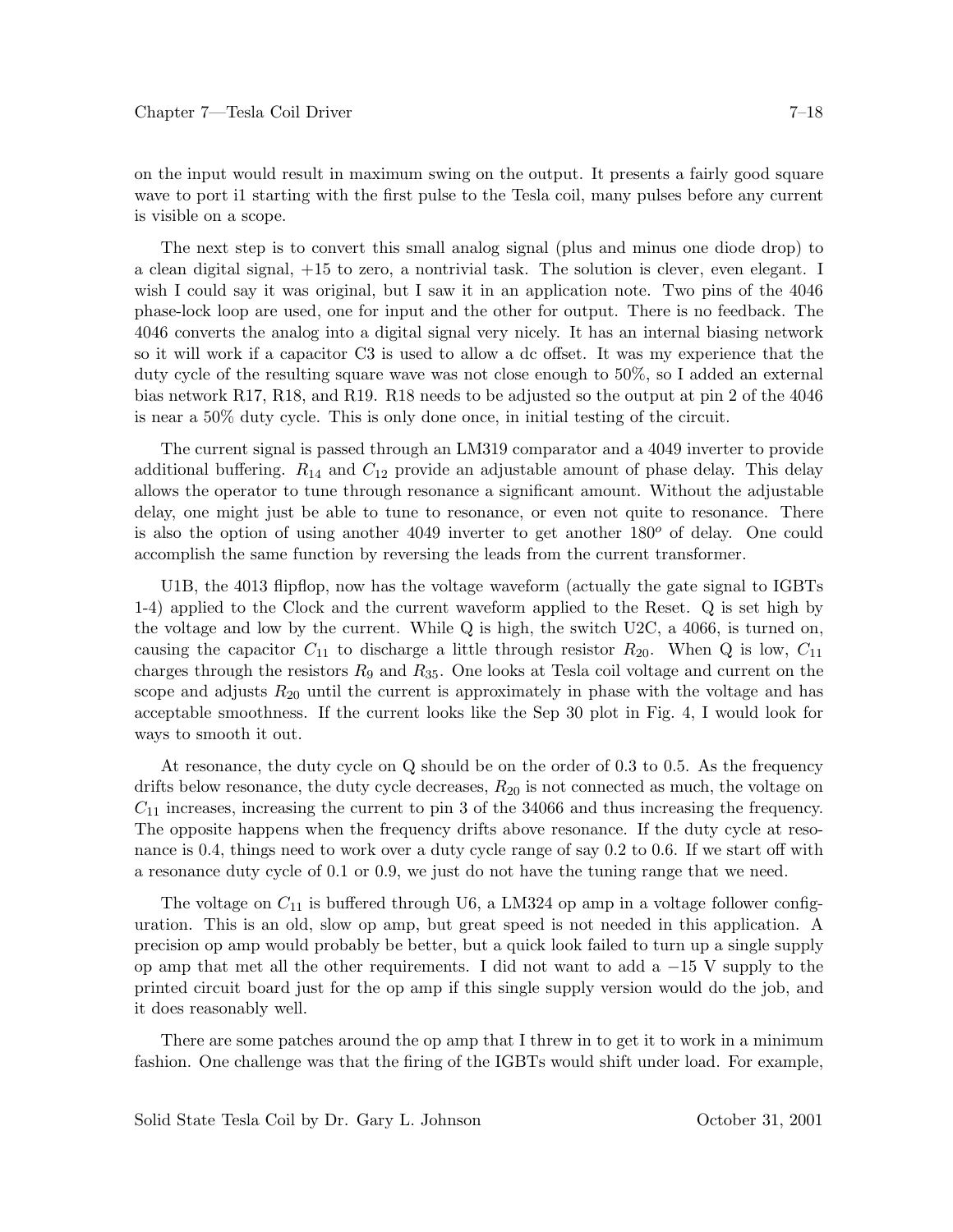the controller might be carefully tuned so current was exactly in phase with voltage at an applied voltage of say  $\pm 100$  V. The variac setting would be increased so the applied voltage became  $\pm$  200 V. The current would now be lagging the voltage by perhaps  $10^o$ . The controller was sending out a gate drive signal at the same phase point with respect to the current as before, but the lag between the gate signal and the zero crossing of the voltage waveform to the Tesla coil was changing with current. What was needed was for the current into  $C_{11}$  to decrease slightly as Tesla coil current increased, similar to a small adjustment on *R*20. But it needed to be dynamic, during the growth of Tesla coil current under spark conditions.

The patch was the two op amps at the top of the figure. The voltage across diodes  $D_1$  and  $D_2$  will increase slightly with current. Diode  $D_{13}$  pulls off the negative peak, so the junction between *D*<sup>13</sup> and *R*<sup>3</sup> becomes slightly more negative as Tesla coil current increases. The pin 7 output of the inverting op amp will become slightly more positive.

*D*<sub>4</sub> is a 7.5 V zener that limits the allowable voltage to the op amp and to the 34066.

In one-shot mode, ENABLE is off until the spark is desired. The ENABLE signal is ran through  $D_{10}$ ,  $R_{34}$ , an LM 319, and a 4049 inverter to switch U2D, which forces the voltage on  $C_{11}$  to be that set on  $R_{11}$  when the switch is on. When ENABLE is turned on, the switch turns off in a time determined by the time constant of *R*<sup>34</sup> and *C*4. This causes the circuit to always start hunting for resonance from the right starting point. This has to be retuned for each different coil or other adjustment which changes the resonance frequency.

Actually life is even more complicated. I would occasionally see a problem with hunting or oscillation about the resonant frequency. *R*<sup>20</sup> would be set correctly, but current would drift from a 20<sup>o</sup> lag with respect to the applied voltage to a 20<sup>o</sup> lead and back. In this high Q circuit, this is too much phase shift. The IGBTs would go into a hard switching mode, stray inductances would ring, and the current waveform would get really ugly. To fix this problem, I added the compensating capacitor *C*15. Now the current would stay in phase with the voltage to within a few degrees. But a new problem popped up. With ENABLE off, pin 3 of the 34066 shows two pn junctions in series to the outside world. With *R*<sup>41</sup> in place, the voltage of pin 3 is about one volt. When ENABLE turns on, pin 3 wants to accept current at 1.4 volts. So the pin 3 voltage needs to change by 0.4 volts quickly. However, the voltage across the compensating capacitor *C*<sup>15</sup> cannot change instantly. There will therefore be a few cycles where the pin 3 voltage is too low, such that the output frequency will be too low as well.

The patch for this problem is the RC time constant formed by *R*<sup>34</sup> and *C*4. When ENABLE goes high, pin 12 of the 4049 stays high for 10 to 20 cycles. *R*<sup>11</sup> controls frequency while the 34066 is settling down. Hopefully, the current to the Tesla coil will build up enough during this time that when pin 12 of the 4049 goes low, frequency control is immediately assumed by a pulse train of about the right duty cycle to the 4066 switch controlling *R*20.

Another patch is the combination of *R*34, *R*21, *C*2, *C*9, and the three switches U9A, U9B, and U9C connected to pin 16 of the 34066. This is the one shot control input of the 34066. Frequency and pulse width output of the 34066 are controlled by external components attached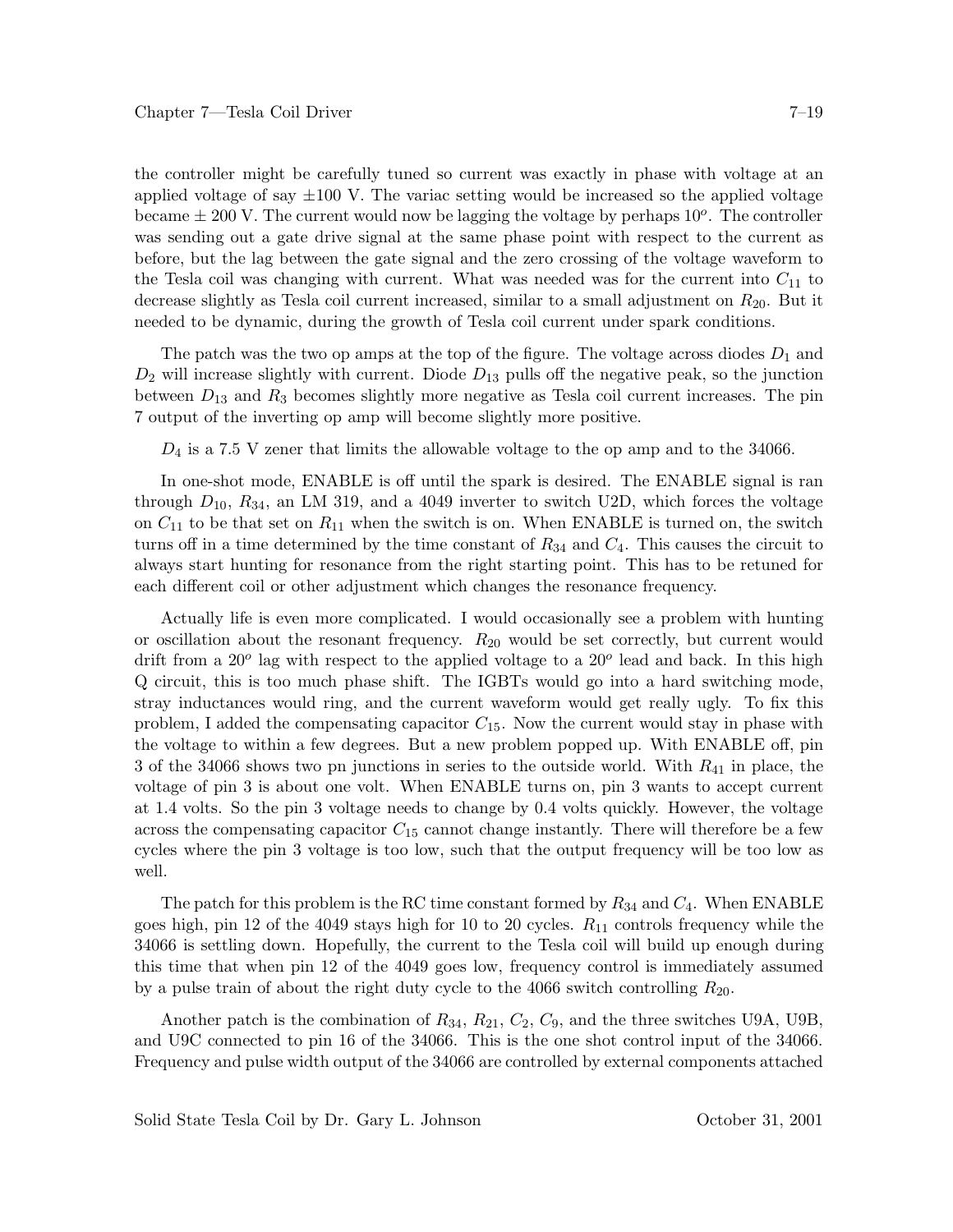to pins 1 and 2 (oscillator) or pin 16 (one shot). In our case, we select values so the oscillator input does the controlling and the one shot input just floats along, doing basically nothing. The only exception to this is the first two pulses out of the 34066. The IGBT gate drive circuits have capacitors that need to be charged by the first few pulses. One effect of starting operation with a discharged capacitor is that with a standard length gate pulse, the first bank of IGBTs will still be on when the second bank turns on. This forms a short across the main power supply. I lost at least one inverter to the high currents of this short. My fix was to use the one shot input to make the first pulse to each bank of IGBTs shorter than the following pulses.

The patch works in the following manner: When ENABLE goes high,  $C_2$  charges through *R*34. While the voltage on *C*<sup>2</sup> is still below the transition voltage of the 4049 inverter U4A, pin 2 of the 4049 will be high and the 4066 switch U9C will be on. This switch connects pin 16 of the 34066 to two variable resistor strings through two other switches, U9A and U9B. One switch is controlled by pin 12 of the 34066 and the other is controlled by pin 14. For the first pulse at pin 12, switches U9C and U9A are on, and the resistor string *R*<sup>36</sup> and *R*<sup>37</sup> are connected to pin 16 of the 34066. The parallel combination of the resistor string and *C*<sup>9</sup> determines the discharge time for the one shot function of the 34066. *R*<sup>37</sup> is adjusted so the one shot turns off the pin 12 pulse at the desired time, instead of the longer time of the 34066 oscillator function, controlled by  $R_{45}$  and  $C_7$ .  $R_{34}$  is adjusted so that after the first pulse at pins 12 and 14, switch U9C is turned off. The one shot time constant is now determined by  $C_9$  and  $R_{21}$ , which is longer than the oscillator time constant, so this part of the circuit is no longer doing anything.

This patch actually has two functions: As mentioned earlier, slightly shorter pulses allow the gate drive capacitors to charge up without the ugly feature of having both sides of the IGBT invertor on at the same time. And the shorter pulses also improve symmetry of the inductor current. In steady state operation, the IGBTs switch when the inductor current is at a peak. The voltage across the variable inductor is approximately a square wave, so the inductor current is basically a saw tooth wave. This saw tooth should be symmetric about zero. The current for the first pulse starts at zero rather than a negative peak, so if the first pulse is the same length as the following ones, the inductor current will rise to about double the steady-state peak. The current waveform will then drift down with time as the losses in the circuit cause a change toward symmetry. The IGBT switching current is too high for half the IGBTs and too low for the other half during the first few cycles. This can easily cause ringing and IGBT destruction. The current waveform is helped immensely by shortening the first pulse until the peak inductor current is about equal to the long term peak (rather than double). *R*<sup>39</sup> is then adjusted so the peak inductor currents during the first few cycles are not drastically different from the steady-state peaks. It is not essential that the peaks be exactly those of steady state during the first few cycles. Peak values between 70% and 130% of the long term peaks seem to work in an acceptable fashion.

It should be mentioned that driving a digital chip like the 4049 with an analog signal from an RC network is considered poor design. The RC voltage goes through the transition voltage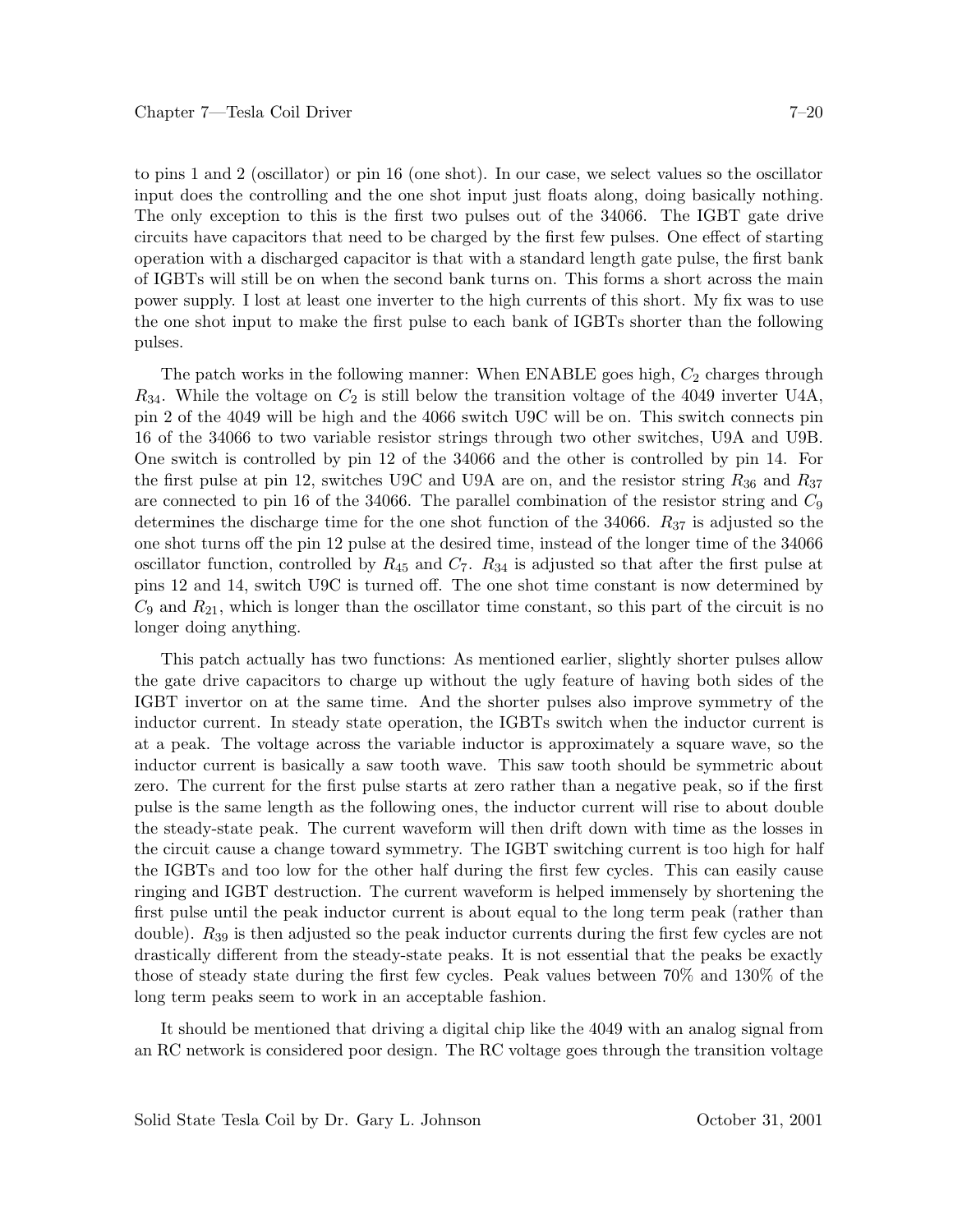of the inverter slowly, so there will be an interval when the inverter output is neither high nor low. This confuses any following chips. While the control voltage to the 4066 switch is at mid range, the resistance through the switch will be in the  $k\Omega$  range, which adds to the resistance of the attached string (i.e.  $R_{36}$  and  $R_{37}$ ), and changes the one shot timing. A better way of doing it is with a comparitor, similar to what is shown in the lower right corner of the TCC601 schematic. But poor designs sometime work, as is the case here, and saved me from building yet another PCB with another chip on it.

Yet another patch to deal with a peculiarity of the  $34066$  is  $R_{33}$ ,  $D_9$ , and the pulse transformer connected to pin 10, the FAULT input. The 34066 starts immediately when ENABLE is applied, but may put out another hundred pulses after ENABLE is removed. Residual energy stored in the Tesla coil will ring down over a similar time period. If there are no gate pulses on the IGBTs, and if energy is adequate, the IGBT diodes will conduct on the half cycle as ringing occurs. This is not a problem. Power is flowing from the Tesla coil to the power supply rather than the other way around. An increase in voltage on the power supply capacitors can be noted.

If gate pulses continue during the ENABLE off period, when the frequency control has been disabled, we have the possibility of gate pulses getting out of phase such that one bank of IGBTs will turn on while the diodes of the other bank are conducting. This is not as bad as the gates of both sides being on at the same time, but still results in hard switching and massive ringing within the inverter and power supply. This ringing can destroy IGBTs being operated close to their rating. We therefore want the 34066 to turn off when ENABLE goes low.

The 34066 has a FAULT input where a 1 V pulse will shut down the output pulse train within 70 ns. So a positive pulse is needed from the negative going edge of the ENABLE pulse. I first considered using an unused inverter in the 4049. This meant that the FAULT input would be high before ENABLE turned on, and for a few ns afterwards. This would very probably mean that the 34066 would never function.

My next choice was to use a pulse transformer. I had a good supply of the 204XT250-3F3 ferrite toroids on hand, so I wound two windings of 30 ga. wire on a toroid, one about 60 turns and the other about 20 turns. The winding with 60 turns is connected to  $R_{33}$ . When ENABLE goes high, a negative pulse appears at the FAULT input, limited by the forward voltage drop across  $D_9$ . When ENABLE goes low, a positive pulse appears at the FAULT input, limited by the zener voltage of *D*9. The 1N4730 is a 3.9 V zener. Voltage limits on the FAULT input are  $-1$  to  $+6$  V, so we should be within these limits. No effort was made to do a detailed design of the pulse transformer. Current has to be low, 1 mA in this case, to avoid overloading the 4071. Plenty of turns are needed for this low current. A step down ratio of say three to one would be appropriate, so 1 mA in the primary would result in approximately 3 mA in the secondary. My first attempt worked, with a peak voltage of about 2 V at the FAULT input, so I did not proceed further.

One other patch, *R*<sup>43</sup> and *R*<sup>44</sup> between pins 1 and 12 of the 34066, attempts to fix a very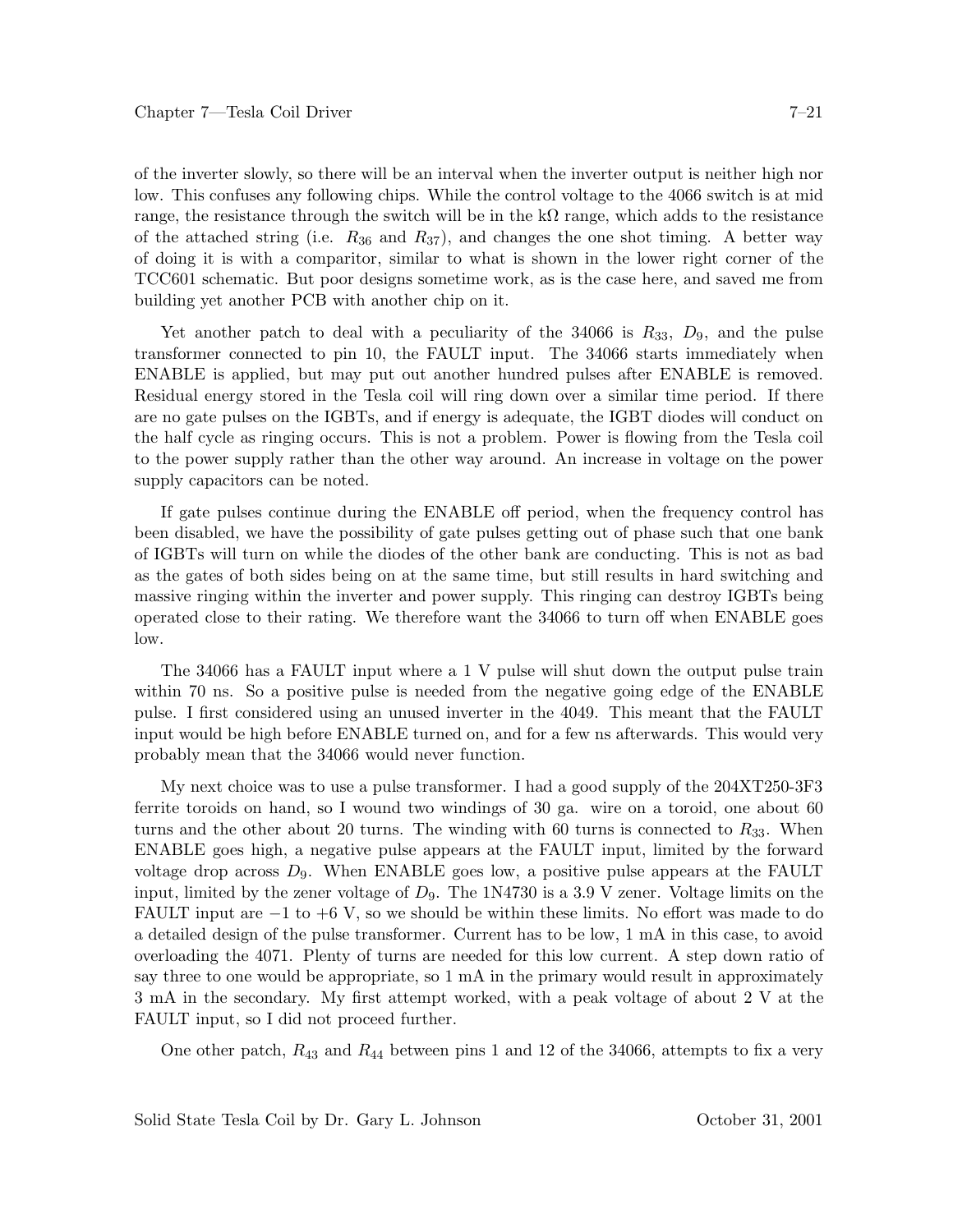subtle problem.  $C_{11}$  needs to be small in order to have a high slew rate when a spark occurs. A spark increases the effective size of the Tesla coil top load, which increases the effective secondary capacitance, which lowers the operating frequency. The controller needs to hold frequency at resonance within perhaps 100 Hz (better than 100 parts per million) before spark, and then slew at rates up to 100 Hz per *µ*s when the spark occurs. This controller will do this, but at the expense of significant ripple on  $C_{11}$ . The current into pin 3 of the 34066, that controls frequency, will also have this ripple present.

There will be a double frequency ripple at pin 1, one hump controlling gate pulse length at pin 12 and the following hump the length at pin 14. The ripple on pin 3 will cause one of the gate pulses to be longer than the other by a few percent. The Tesla coil sees a slightly non symmetrical waveform with the time spent at *V* + somewhat different from the time at *V* −. This is not a particular problem to the Tesla coil, but the inductor across the Tesla coil will integrate this non symmetry over the duration of the ENABLE pulse. Instead of an inductor current varying symmetrically from  $+1$  to  $-1$  A, it might vary from  $+0.6$  to  $-1.4$  A. We might have not enough current to properly switch the IGBTs at one extreme, and too much at the other extreme. The current waveform might show more noise on the positive going edge than the negative going edge, or vice versa.

A value of 1.5 M $\Omega$  for  $R_{43} + R_{44}$  was found empirically to balance the current into the current mirror of the 34066 and give equal length output pulses.  $R_{44}$ , a 500 k $\Omega$  pot, allows a small adjustment if it seems necessary. One would look at the inductor with a current probe (Hall effect so it shows the total current, not just the ac component), and adjust the pot until the inductor current is symmetrical about zero.

# **6 Initial Tuning**

People not building a controller board can skip this section. I include it as a personal check list. I lay out the circuit to fit on a double sided printed circuit board, 4.5 by 6 inches, using a software package (HiWire in my case). I etch and drill my own boards, but am thinking about using the experts to do this. I would certainly get a better board to work with.

After soldering on the components, but before mounting the chips in the sockets, I apply +15 and ground to the board. This would detect some solder bridges and some gross errors in component values. For the board TCC601, I measured 11 mA in the +15 V line, which seemed reasonable. I then inserted the chips and applied  $+15$  V again. I measured 39 mA, which still seemed reasonable.

I then put the board into Manual Mode, and push the Enable button, so the board should be operating at fixed frequency. I then check that there are complementary signals at pins 12 and 14 of the 34066, that *RDT* changes dead time, and that *R*<sup>49</sup> and *R*<sup>51</sup> will adjust frequency.

The variable inductor and the Tesla coil are connected to the IGBT inverter, and the variac is adjusted to some low voltage like 6% of rated. In Manual Mode the Enable button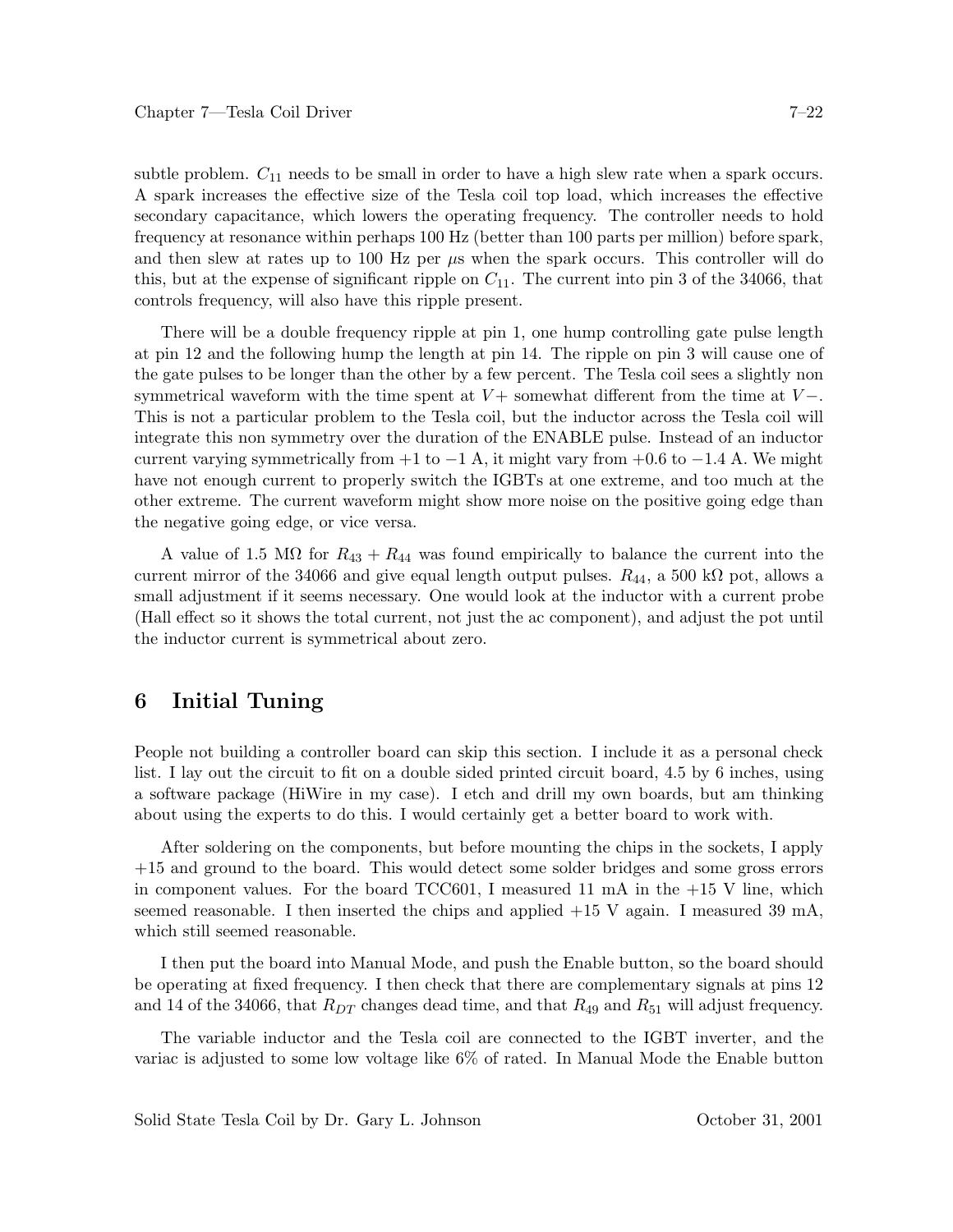is pushed and  $R_{49}/R_{51}$  are tuned for resonance. Heating effects on the board will probably prevent one from holding the exact resonant frequency, but we should be able to tune through resonance. With the frequency near resonance, *R*<sup>18</sup> is adjusted so pin 2 of the 4046 has a 50% duty cycle.

With the circuit still operating, the duty cycle at pin 13 of the 4013 is checked. At resonance, the duty cycle appeared to be about 30%, and would vary from perhaps 10% to  $50\%$  as  $R_{49}/R_{51}$  are varied across resonance. If this general condition was not observed, I would try adjusting *R*14, and failing that, would reverse the input current leads at port i1 or add (or subtract) an inverter stage between the 4046 and the 4013.

With the circuit still operating, measure the voltage at the wiper of  $R_{51}$  (2.09 V for a coil operating at 177 kHz). Set *R*<sup>11</sup> so the wiper has the same voltage. This should start the circuit at the resonant frequency in Automatic Mode, so the current will build up during the first few cycles.

Turn the board off, switch to Automatic Mode, and apply +15 V pulses to the port marked BNC from a pulse generator in single-shot mode. Adjust *R*<sup>37</sup> and *R*<sup>39</sup> so the first pulse of both pin 12 and pin 14 is shorter than the following pulses. More precise adjustments will be made later.

Check that pin 12 of the 4049 goes low about 60 *µ*s after Enable is turned on. This allows current to build up for 10 to 15 cycles under control of *R*<sup>11</sup> before control is changed to the Tesla coil current as monitored at port i1.

Check that pin 12 of the 34066 goes low (output pulses stop) when Enable goes low. This confirms that the fault transformer is connected correctly.

In Automatic Mode and with the variac set at about 6% we want to adjust the circuit so current will build up to its steady state value while a short pulse (1 to 5 ms) is applied to the BNC input. Set  $R_{20}$  to midrange (say 25 k $\Omega$ ). Current should build up for a few cycles under control of  $R_{11}$ , and then may decline after that due to improper adjustments. Adjust  $R_8$  until it appears current is continuing to build after *R*<sup>11</sup> loses control. Look at the Tesla coil voltage and current and continue to adjust *R*<sup>8</sup> until current and voltage are approximately in phase. *R*<sup>8</sup> is set only once (for each coil). Phase adjustments during regular operation are made with  $R_{20}$ .

*R*<sup>8</sup> is a part of two LM324 opamp stages which help the controller maintain the proper phase relationship as the TC current builds (or declines during the discharge), and as applied voltage is changed. When the current waveform is a good sinusoid and is in phase with the voltage at steady state, the current waveform should also be a good sinusoid when the current is at 20% of the steady state value, even though the phase between voltage and current will be somewhat different. There will be some interaction between *R*<sup>8</sup> and *R*<sup>20</sup> in producing this phase tracking. It is a bit tedious, but one could examine this interaction by starting with  $R_{20}$  at a different value, say 15 kΩ or 35 kΩ, adjusting  $R_8$  for resonance, and comparing the current waveforms at 100% and 20% for this new setting.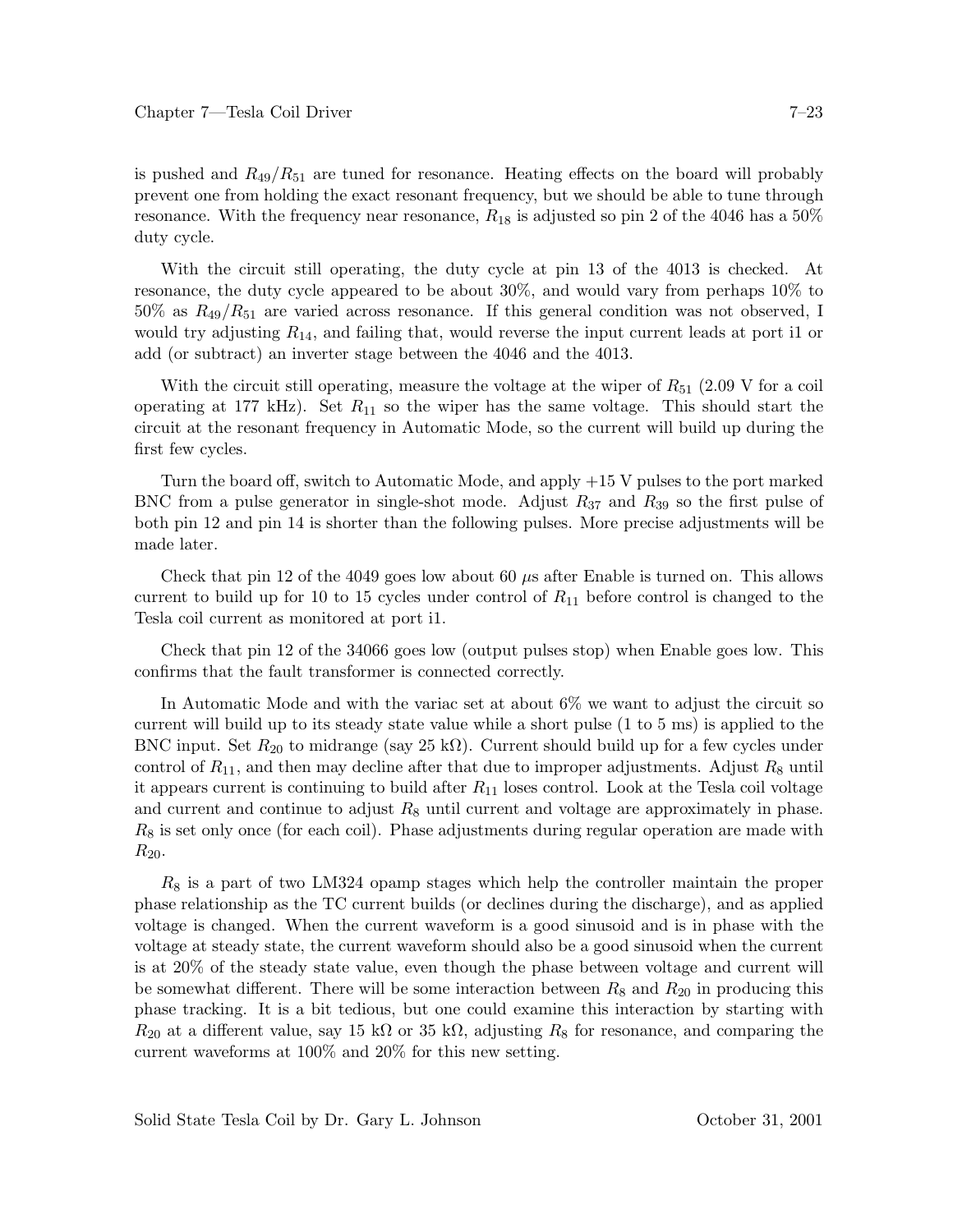For the next step, we remove the Tesla coil entirely, and drive only the variable inductor. First we look at pin 16 of the 34066 and adjust *R*<sup>34</sup> until U9C is only on for the first two triangular pulses. This may require some adjustment of *R*<sup>37</sup> and *R*39. The waveform on pin 16 should show a rapid rise to 5.1 V and a linear decline to 3.6 V, followed by a constant voltage of 3.6 V, for the first two pulses. Later pulses should show a rapid rise to 5.1 V and a linear decline to perhaps 4.5 V. If pin 16 does not drop to 3.6 V, then this pin does not control the turnoff of gate pulses.

Now we hook a current probe on a lead to the inductor. Adjust *R*<sup>37</sup> and *R*<sup>39</sup> until the inductor current is somewhat symmetric. The first pin 14 pulse should terminate when the inductor current is about half the steady state peak-to-peak value. The first pin 12 pulse should terminate when the inductor current is about the same negative value as the previous positive value. The inductor current will not be perfectly symmetric at this point, so adjustments should continue until the inductor current is as close to being symmetric as possible. The first few peaks should be within  $\pm 20$  or  $\pm 30\%$  of the steady state peaks.

#### **7 Waveform Plots**

Perhaps a few plots of voltage and current will help understanding. In the following figures, A1 and A2 refer to the two analog channels of the HP 54645D oscilloscope. A1 is the voltage waveform applied to the Tesla coil, measured at the output of the inverter. There is a X10 voltage divider in addition to the probe, so a scale of 20 V/div is actually 200 V/div. A2 is the current, as represented by the voltage across a 0.02  $\Omega$  resistor. A scale of 100 mV/div would be 5 A/div.

The plots at the bottom of the figures are five of the sixteen digital channels of the scope. Channel 0 is the clock input of the 4013, an inverted output of the 34066. Channel 1 is the output of the 4046. Channel 2 is the Reset input to the 4013. Channel 3 is the output of the 4013 and the input to the 4066 that controls frequency by controlling voltage on the LM324 op amp. Channel 4 is pin 12 of the 4049. While it is high, frequency is controlled by *R*11.

Fig. 7 shows the various waveforms for the first 180  $\mu$ s. The first voltage pulse is shortened, as mentioned earlier. The current waveform is mostly switching noise for the first few cycles, although we start to see some current signal by the third or fourth cycle. The 4046 in Channel 1 appears to synchronize with the voltage immediately. So the controller has a decent digital signal for current even when the analog current waveform is still small and noisy during the first few cycles.

When Channel 4 goes low the controller is allowed to dynamically control frequency. The circuit is properly adjusted so this transition occurs smoothly, with the current waveform becoming more sinusoidal and continuing to grow.

Fig. 8 shows the same waveforms after 1 ms of operation (except for Channel 4, which is no longer of interest to us). The voltage is a square wave with relatively slow transitions from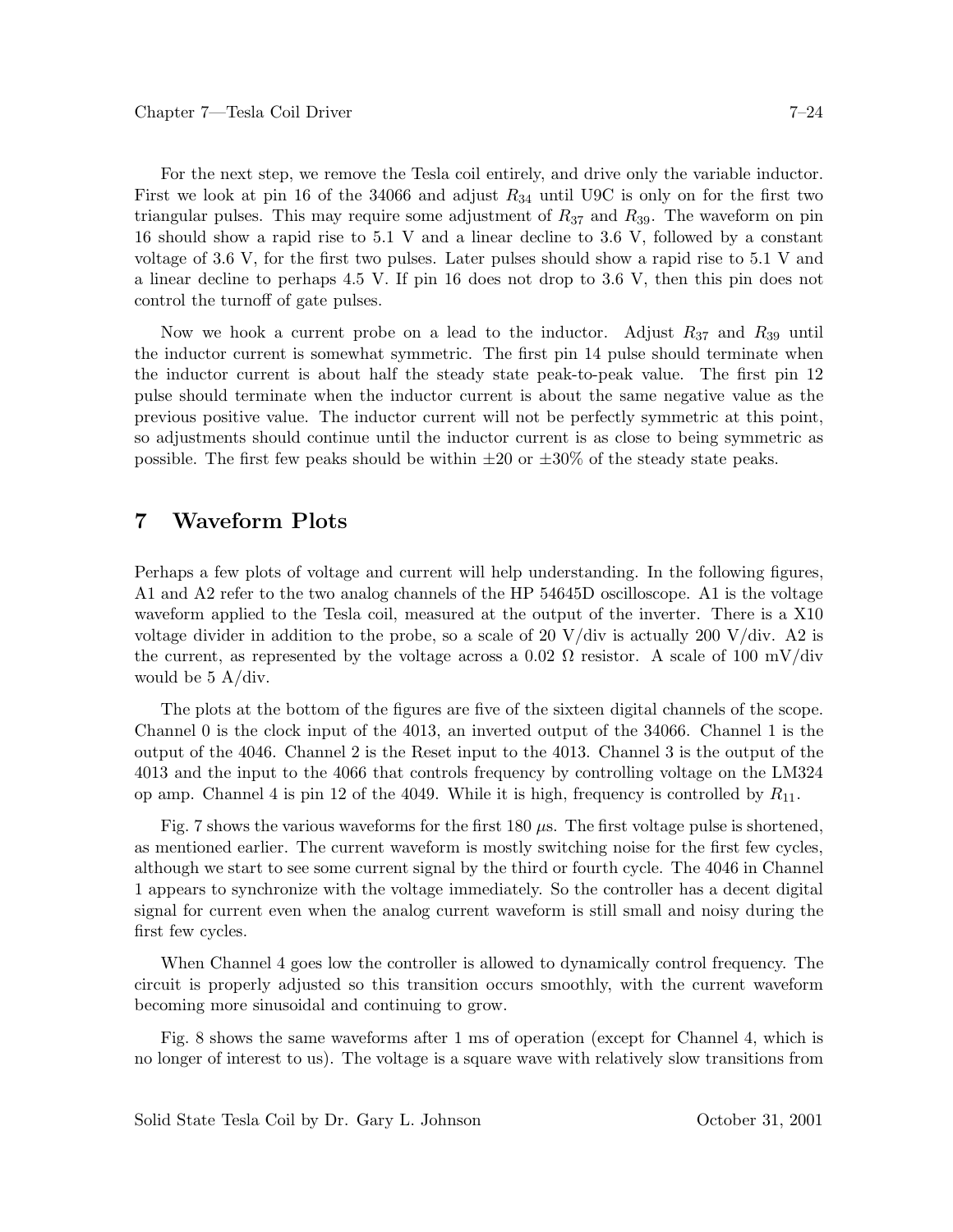

Figure 7: Controller Waveforms at Start

one rail to the other. The current is an almost perfect sine wave. If the voltage makes more rapid transitions from one rail to the other, switching noise will appear on the current. For this particular case, the current is lagging the voltage by about 7*<sup>o</sup>* and the duty cycle of signal on Channel 3 is about 28%, both values in a quite acceptable range.

The gate pulses from the 34066 have a duty cycle less than 50% because of the dead band. The inverted gate pulses in Channel 0 therefore has a duty cycle greater than 50%. This is not a problem in the tuning operation. The square wave representing current, Channel 1, does have a duty cycle close to 50%, however, since R18 has been adjusted to this effect. Channel 2 shows the Channel 1 signal after 2 inversions and a phase shift. The time delay between Channel 0 and Channel 2 is essential to the functioning of the circuit. If more lag is desired, *R*<sup>14</sup> can be increased, although a better design might be to eliminate the analog delay and use the delay in two more inverter stages.

The frequency control signal, Channel 3, goes high when Channel 0 goes high, and goes low when Channel 2 goes high. If the current starts to lead the voltage, the Channel 2 waveform shifts to the left. The control signal (Channel 3) is not high as long. The voltage of the LM324 drifts up a little to bring the current back into phase.

Fig. 9 shows the voltage applied to the Tesla coil and the resulting current for about 4.5

Solid State Tesla Coil by Dr. Gary L. Johnson October 31, 2001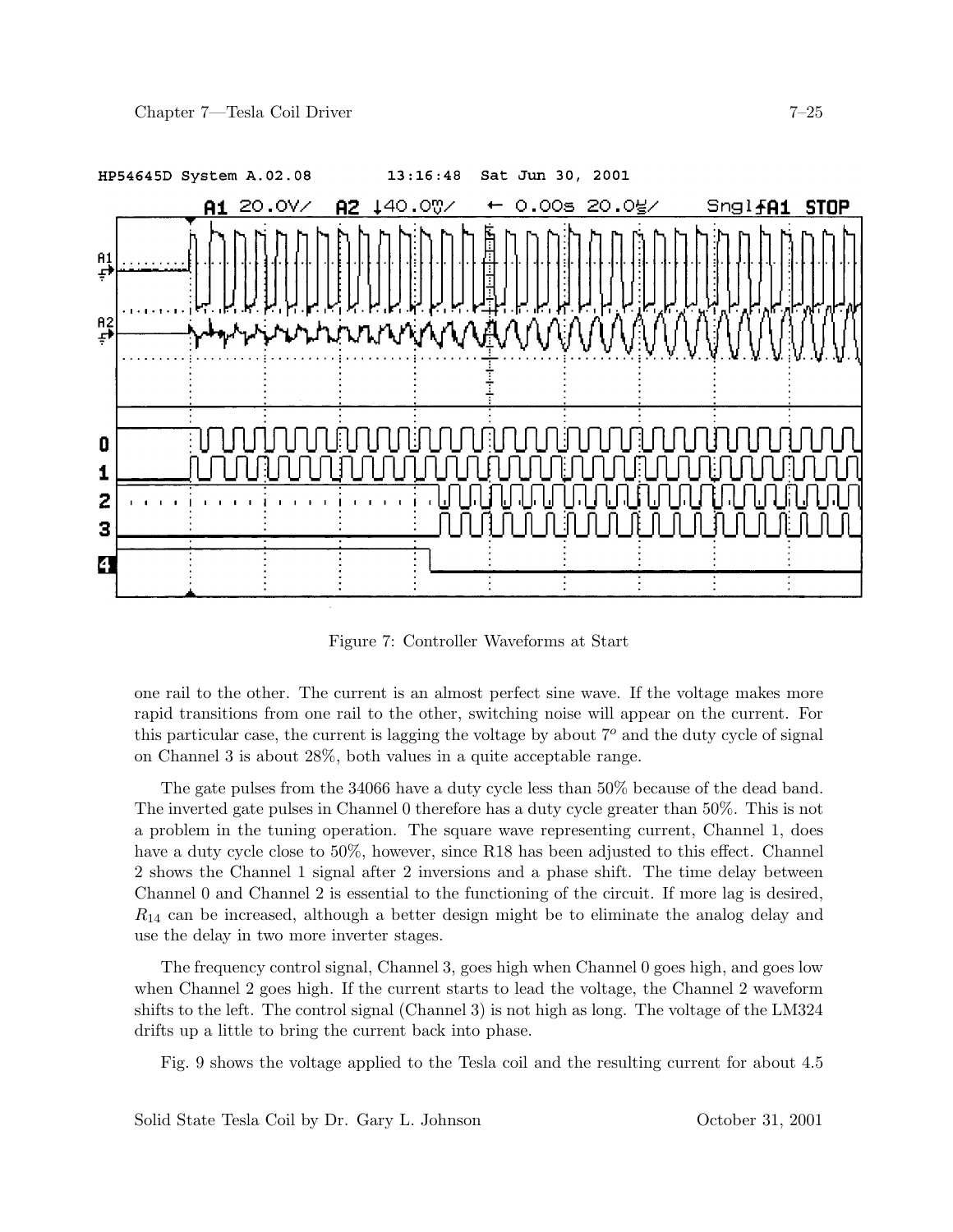

Figure 8: Tesla Coil and Controller Waveforms after 1 ms

ms. The voltage is A1 at the top of the figure and the current is A2 at the bottom. Operation is well below breakout. The ENABLE pulse is actually about 2.1 ms long. Current builds up as predicted by either transmission line theory or lumped RLC analysis. Current builds nearly linearly at first, then the rate of increase slows as losses increase. Current will hit its limit when the input power is equal to the losses, in this case between 2 and 3 ms after start.

As current increases, the voltage drop across the IGBTs and the droop in the electrolytic capacitors becomes greater. The decrease in voltage applied to the Tesla coil is not great, but is most easily noticed when ENABLE is turned off. Energy stored in the Tesla coil has to be dissipated somehow. Instead of power flowing from inverter to coil, it now flows in the opposite direction. Voltage is constrained by the built-in diodes of the IGBTs. Power supply capacitors are now being charged instead of discharged. All the voltage drops in wiring and the IGBTs reverse in sign. We therefore see a small step increase in voltage when ENABLE is removed.

After about 0.6 ms, the stored energy is no longer able to force the IGBT diodes into forward conduction. Without a power supply affecting the circuit, we now have a classic RCL ring down. Both voltage and current are decreasing exponentially. During this portion of the cycle, the IGBTs are acting as capacitors.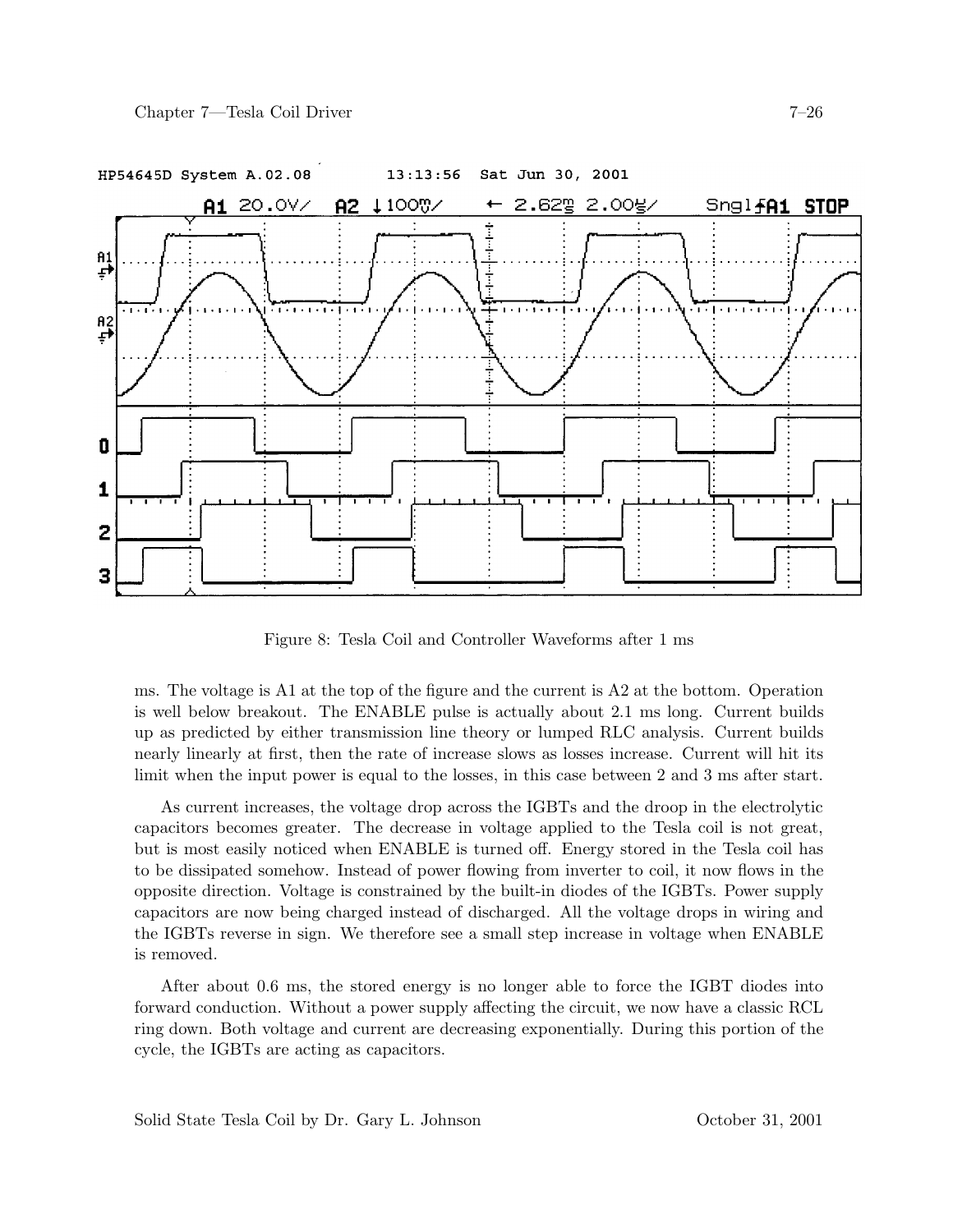

Figure 9: Tesla Coil Voltage and Current Waveforms

Fig. 10 shows a closeup of the waveforms when ENABLE goes low. Both outputs of the 34066 go low, so Channel 0 goes high and stays there. This is the clock input to the 4013, which does not respond to constant voltage levels. The next reset pulse (Channel 2) sets the 4013 output low (Channel 3), where it remains. The controller is still measuring Tesla coil current, as seen by Channels 1 and 2, but is no longer controlling frequency.

Frequency is now being controlled by the Tesla coil. Instead of the controller and inverter trying to apply power to the Tesla coil at the right frequency and phase, the Tesla coil is applying power to the inverter. Frequency control is no longer a problem. Voltage and current will always be in the proper phase for this high Q resonant circuit during ring down.

As power flow reverses in the line between Tesla coil and inverter, either voltage or current (or both) need to shift phase accordingly. It would be an interesting quiz question to ask students in a power electronics course to predict the top two waveforms in Fig. 10. It turns out that the current never misses a beat. The voltage has a cycle that is half the normal length, such that at the end of the short cycle, voltage is out of phase with current. One is reminded of the old teaching aid for electricity where current flow is equivalent to water flow. Moving water has inertia, and any pressures or heads will be the result of the inertia in the water. I would not want to carry the analogy very far, but in this case it gives the right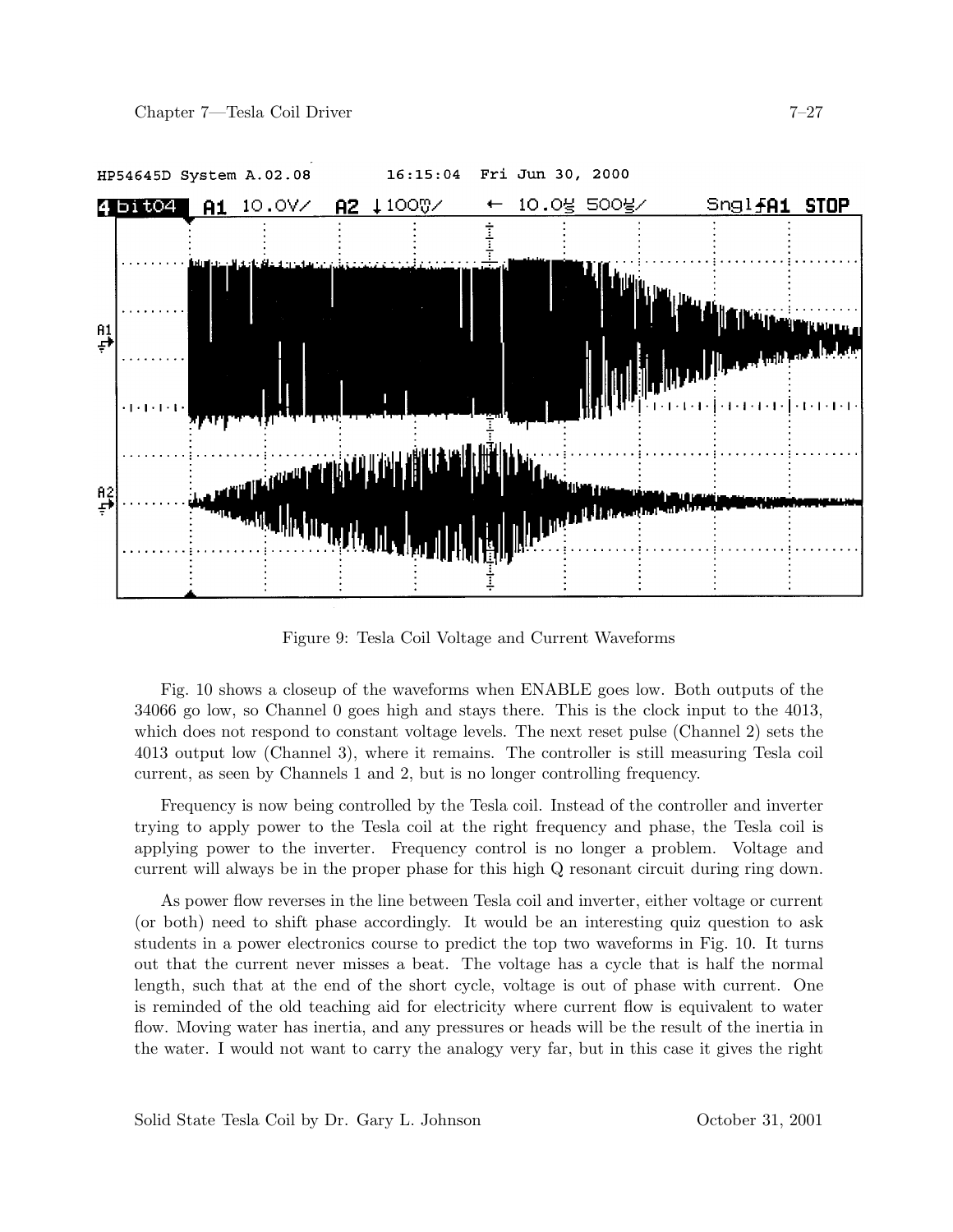

Figure 10: Voltage Phase Shift at ENABLE Turnoff

answer. Current appears to have inertia and voltage follows along as best it can.

Fig. 11 shows the voltage and current waveforms later in the cycle. Stored energy is no longer able to drive the IGBT diodes into conduction. The relative phase between voltage and current has shifted about 90*o*. One possible explanation is that Fig. 10 is showing voltage and current of a stiff power supply while Fig. 11 is showing voltage and current of a capacitor. The stiff power supply being recharged acts like a resistor as far as phase angles are concerned. A power supply will have real power going out (normally) or in (in this case), hence must have voltage and current at least somewhat in phase. When the Tesla coil stored energy is inadequate to connect to the power supply, we just measure voltage across and current through the intrinsic capacitance of the IGBTs. A pure capacitance always has current leading the voltage by 90*o*. Therefore, a phase shift between Fig. 10 and Fig. 11 is not too surprising.